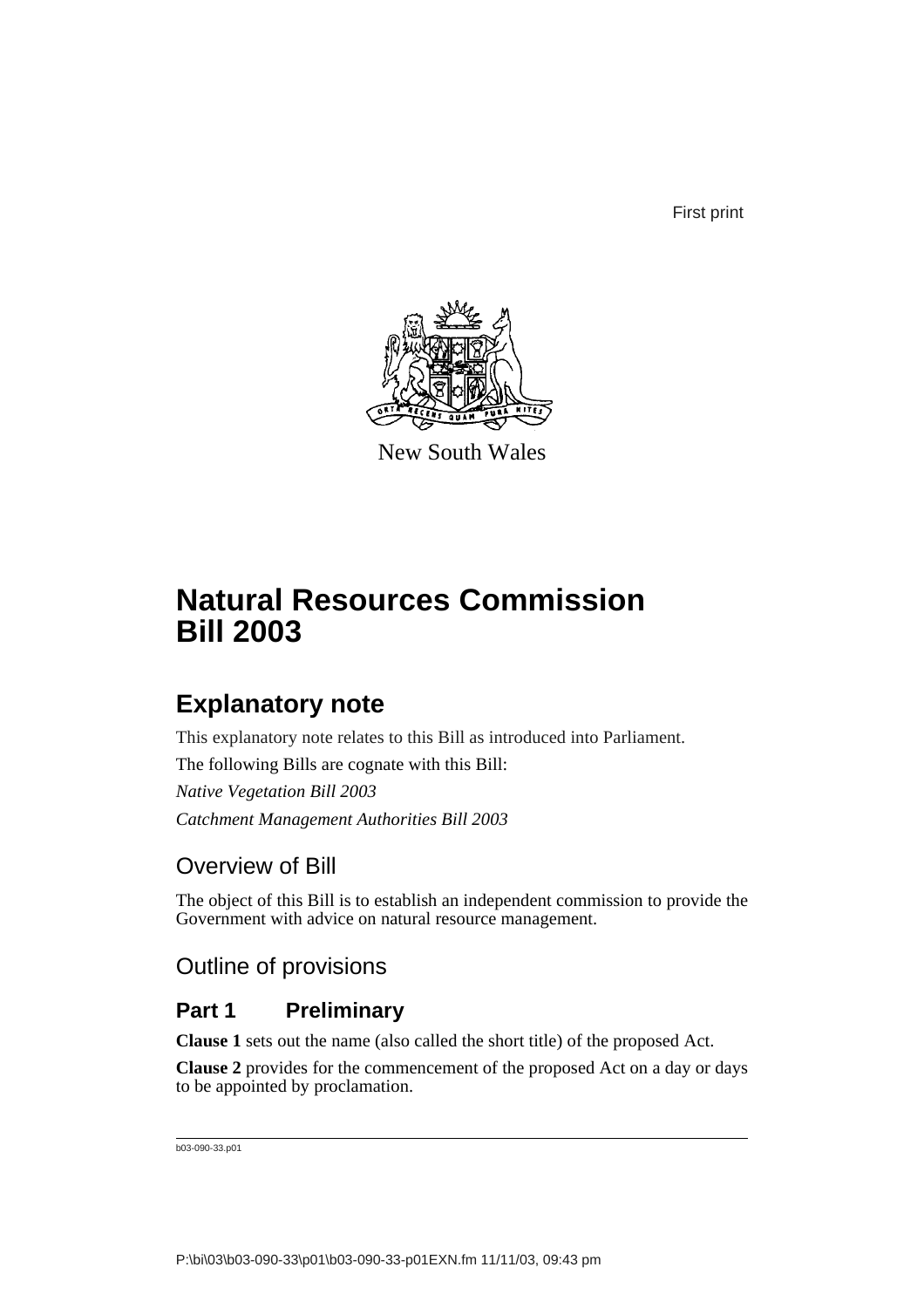Explanatory note

**Clause 3** defines certain words and expressions used in the proposed Act.

**Clause 4** provides that, for the purposes of the proposed Act, *natural resource management* extends to matters relating to the management of natural resources, such as water, native vegetation, salinity, soil, biodiversity, coastal protection and any other matters prescribed by the regulations.

## **Part 2 Establishment of Natural Resources Commission**

**Clause 5** provides for the establishment of a Natural Resources Commission and provides that its functions are exerciseable by the Commissioner.

**Clause 6** provides for the appointment of a Commissioner for the Natural Resources Commission.

**Clause 7** permits the Commissioner, with the concurrence of the Minister, to appoint Assistant Commissioners for the Natural Resources Commission.

**Clause 8** is a formal provision giving effect to Schedule 1 (Provisions relating to Commissioner and Assistant Commissioners).

**Clause 9** makes provision for the employment of staff of the Commission under the *Public Sector Employment and Management Act 2002*.

**Clause 10** provides that the Commission is not subject to Ministerial control in respect of the preparation and contents of any advice or recommendation of the Commission.

# **Part 3 Functions of Natural Resources Commission**

**Clause 11** provides that the Commission has the general function of providing the Government with independent advice on natural resource management and such other functions as are conferred or imposed on it by or under the proposed Act.

**Clause 12** specifies particular functions of the Commission. They include recommending State-wide standards and targets for natural resource management issues, recommending the approval (under the proposed *Catchment Management Authorities Act 2003*) of catchment action plans that are consistent with those standards and promote those targets, undertaking audits of those plans, co-ordinating or undertaking significant natural resource and conservation assessments, undertaking inquiries on natural resource management issues, assisting in the reconciliation of particular complex natural resource management issues, and arranging for information to be gathered and disseminated on natural resource management issues.

Explanatory note page 2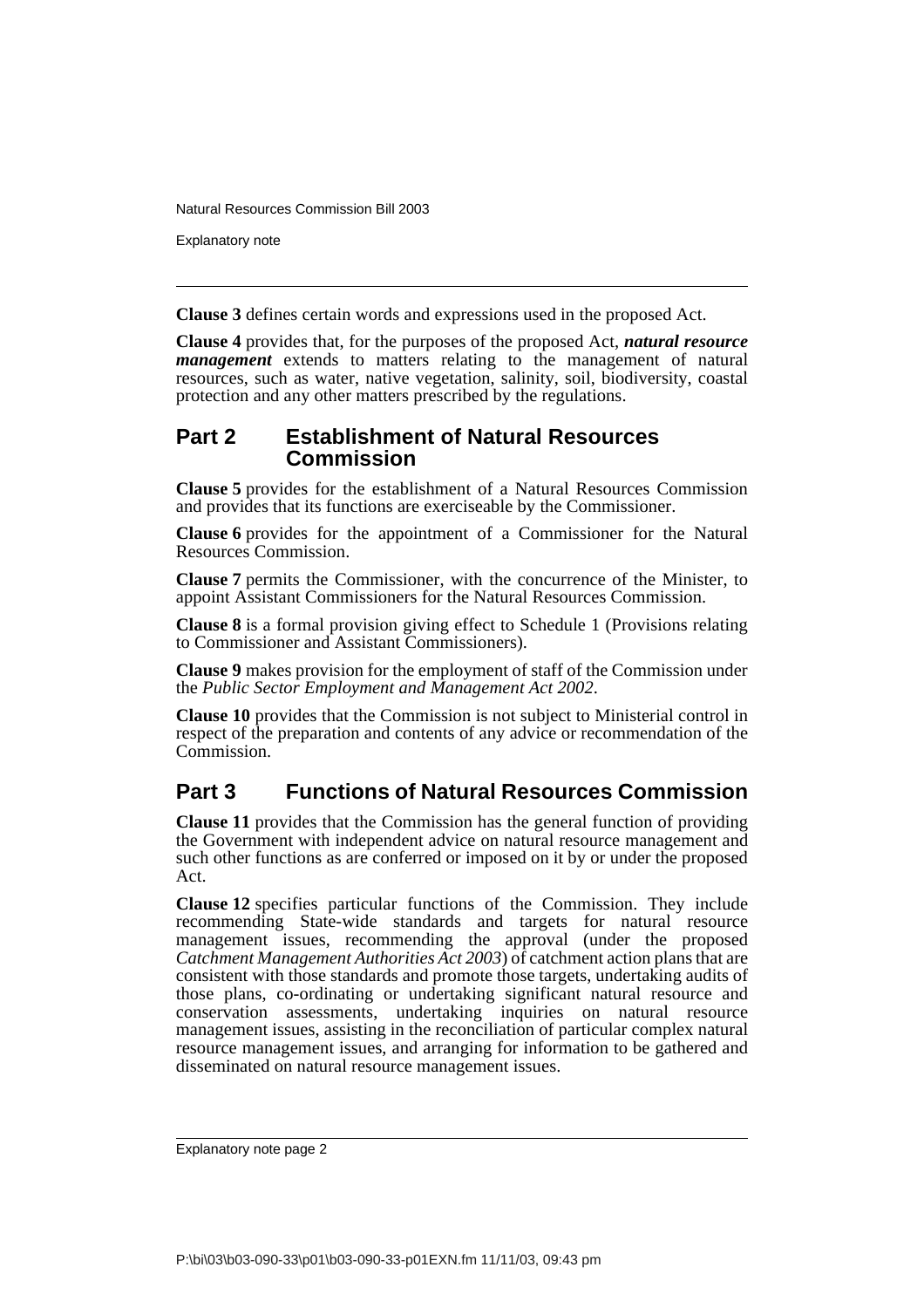Explanatory note

**Clause 13** provides that the Commission, in exercising its functions, is to have regard to the principles of ecologically sustainable development, to the social and economic implications of its recommendations and advice and to certain other matters.

**Clause 14** provides that the Commission is to provide the Minister with reports on its recommendations, audits, inquiries and advice and to provide annual reports on its work and activities. The Commission is required to make the reports public.

**Clause 15** permits the Commission to enter arrangements with any government agency or other body or person for the provision of assistance to the Commission in connection with the exercise of its functions. The Commission may also direct a government agency to provide the Commission with any relevant information held by the agency.

**Clause 16** provides that the Commission may delegate its functions.

# **Part 4 Miscellaneous**

**Clause 17** provides that the proposed Act binds the Crown.

**Clause 18** protects the confidentiality of Cabinet documents and proceedings.

**Clause 19** provides that proof of certain matters is not required in legal proceedings unless evidence is given to the contrary.

**Clause 20** provides that proceedings for an offence against the proposed Act or the regulations are to be dealt with summarily before a Local Court.

**Clause 21** contains the general regulation-making power.

**Clause 22** is a formal provision giving effect to Schedule of amendments of other Acts and instruments.

**Clause 23** is a formal provision giving effect to Schedule of savings and transitional provisions.

**Clause 24** provides for the standard review of the proposed Act.

# **Schedule 1 Provisions relating to Commissioner and Assistant Commissioners**

**Schedule 1** contains standard provisions relating to the appointment, terms of office, remuneration, filling of vacancies and personal liability of a Commissioner and Assistant Commissioners.

Explanatory note page 3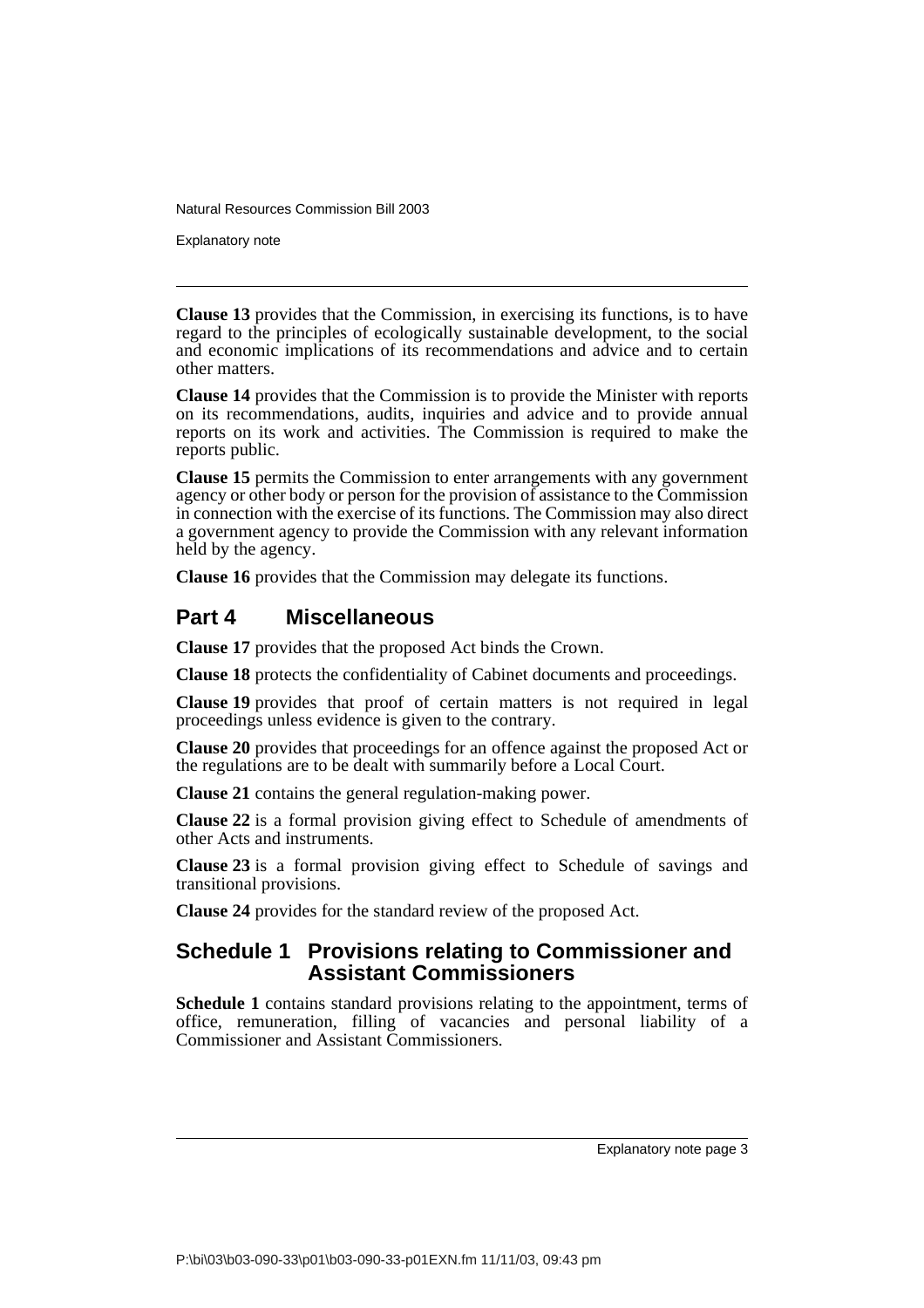Explanatory note

# **Schedule 2 Amendment of other Acts and instruments**

**Schedule 2** contains consequential amendments to other Acts and instruments. In particular, an amendment to the *Public Finance and Audit Act 1983* applies provisions for the auditing of the accounts of the Commission and the submission of annual reports to Parliament.

# **Schedule 3 Savings, transitional and other provisions**

**Schedule 3** enables savings and transitional regulations to be made consequent on the enactment of the proposed Act and contains other specific savings and transitional provisions. The Schedule provides for the abolition of existing statutory and administrative advisory bodies on natural resource management (including RACAC, the Healthy Rivers Commission, the Coastal Council, the Water Advisory Council, the Native Vegetation Advisory Council, the Fisheries Resource Conservation and Assessment Council and the State Catchment Management Co-ordinating Committee).

Explanatory note page 4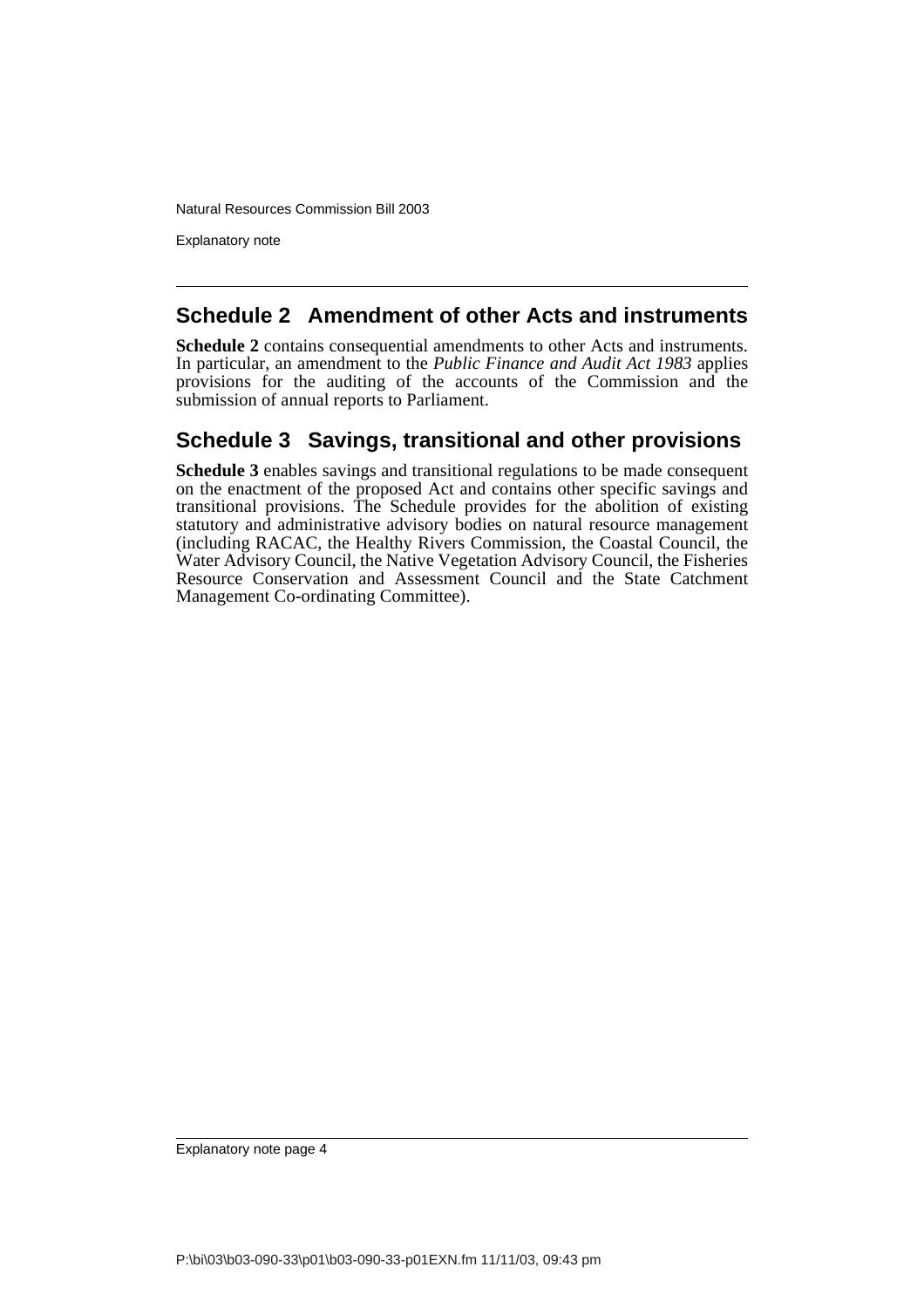First print



New South Wales

# **Natural Resources Commission Bill 2003**

# **Contents**

|        |    |                                                      | Page |
|--------|----|------------------------------------------------------|------|
| Part 1 |    | <b>Preliminary</b>                                   |      |
|        | 1  | Name of Act                                          | 2    |
|        | 2  | Commencement                                         | 2    |
|        | 3  | Definitions                                          | 2    |
|        | 4  | Natural resource management—application of Act       | 2    |
| Part 2 |    | <b>Establishment of Natural Resources Commission</b> |      |
|        | 5  | <b>Establishment of Commission</b>                   | 4    |
|        | 6  | Commissioner                                         |      |
|        | 7  | Assistant Commissioners                              | 4    |
|        | 8  | Provisions relating to Commissioner and Assistant    |      |
|        |    | Commissioners                                        | 4    |
|        | 9  | Staff of the Commission                              | 4    |
|        | 10 | Ministerial control and functions                    | 5    |
|        |    |                                                      |      |

b03-090-33.p01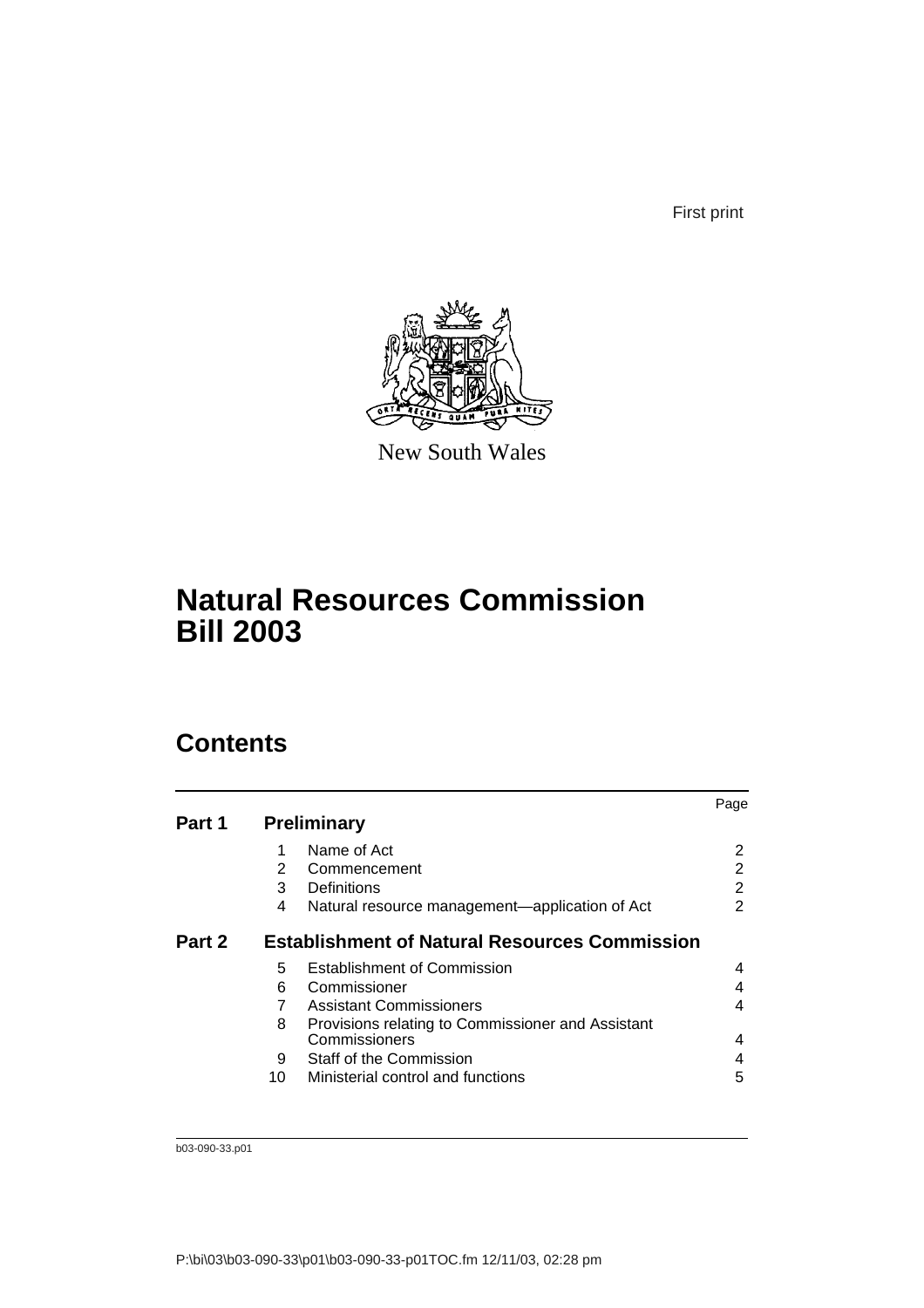**Contents** 

|                   |    |                                                  | Page |
|-------------------|----|--------------------------------------------------|------|
| Part 3            |    | <b>Functions of Natural Resources Commission</b> |      |
|                   | 11 | General functions                                | 6    |
|                   | 12 | Specific functions                               | 6    |
|                   | 13 | Guiding principles                               | 6    |
|                   | 14 | Reports                                          | 7    |
|                   | 15 | Assistance to Commission                         | 7    |
|                   | 16 | Delegation of Commission's functions             | 8    |
| Part 4            |    | <b>Miscellaneous</b>                             |      |
|                   | 17 | Act binds the Crown                              | 9    |
|                   | 18 | Cabinet documents and proceedings                | 9    |
|                   | 19 | Proof of certain matters not required            | 9    |
|                   | 20 | Proceedings for offences                         | 9    |
|                   | 21 | Regulations                                      | 10   |
|                   | 22 | Amendment of other Acts and instruments          | 10   |
|                   | 23 | Savings, transitional and other provisions       | 10   |
|                   | 24 | Review of Act                                    | 10   |
| <b>Schedule 1</b> |    | <b>Provisions relating to Commissioner and</b>   |      |
|                   |    | <b>Assistant Commissioners</b>                   | 11   |
| <b>Schedule 2</b> |    | <b>Amendment of other Acts and instruments</b>   | 14   |
| <b>Schedule 3</b> |    | Savings, transitional and other provisions       | 19   |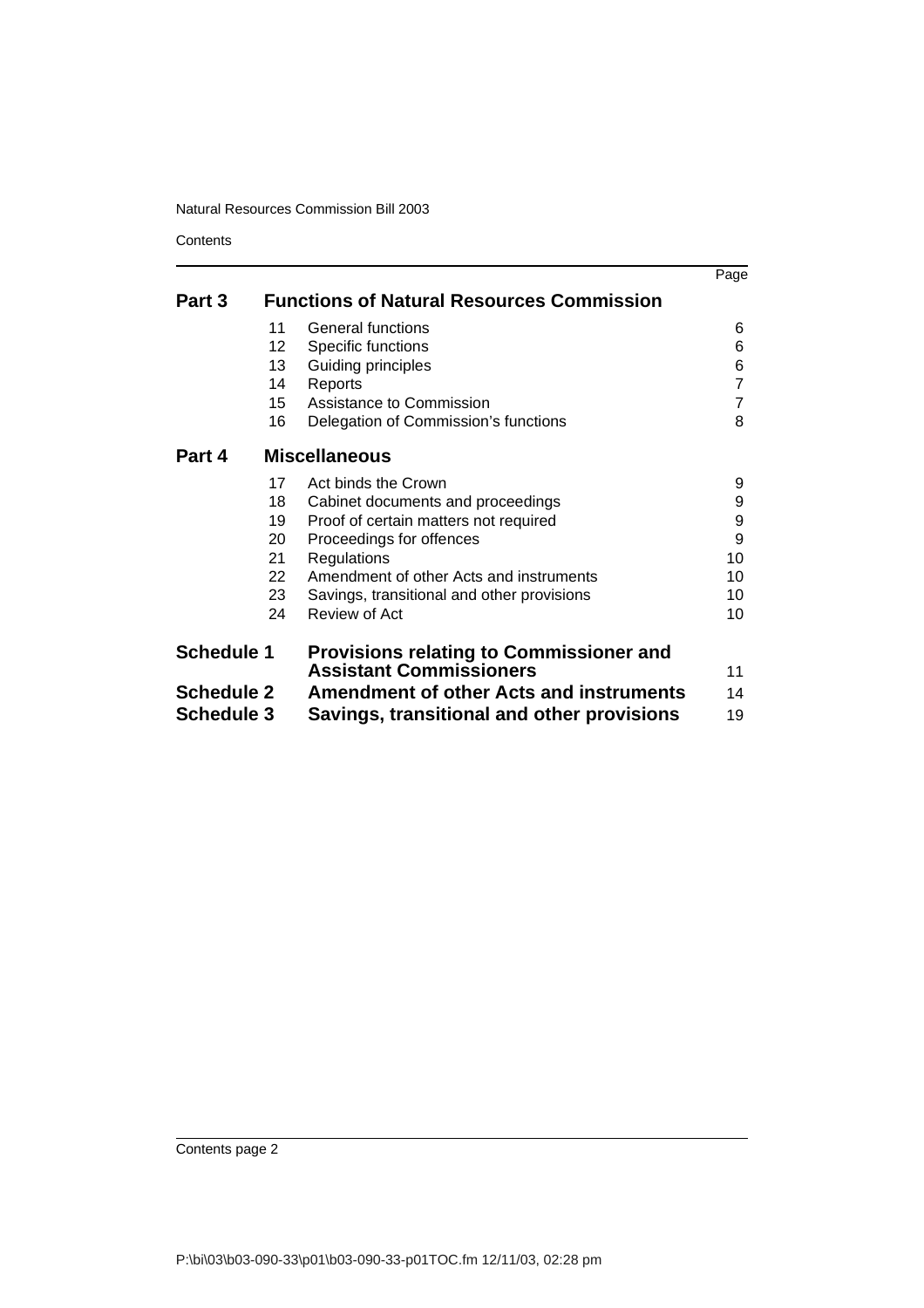

New South Wales

# **Natural Resources Commission Bill 2003**

No , 2003

### **A Bill for**

An Act to establish the Natural Resources Commission; to confer functions on the Commission with respect to natural resource management; to amend various Acts consequentially; and for other purposes.

See also Native Vegetation Bill 2003, Catchment Management Authorities Bill 2003.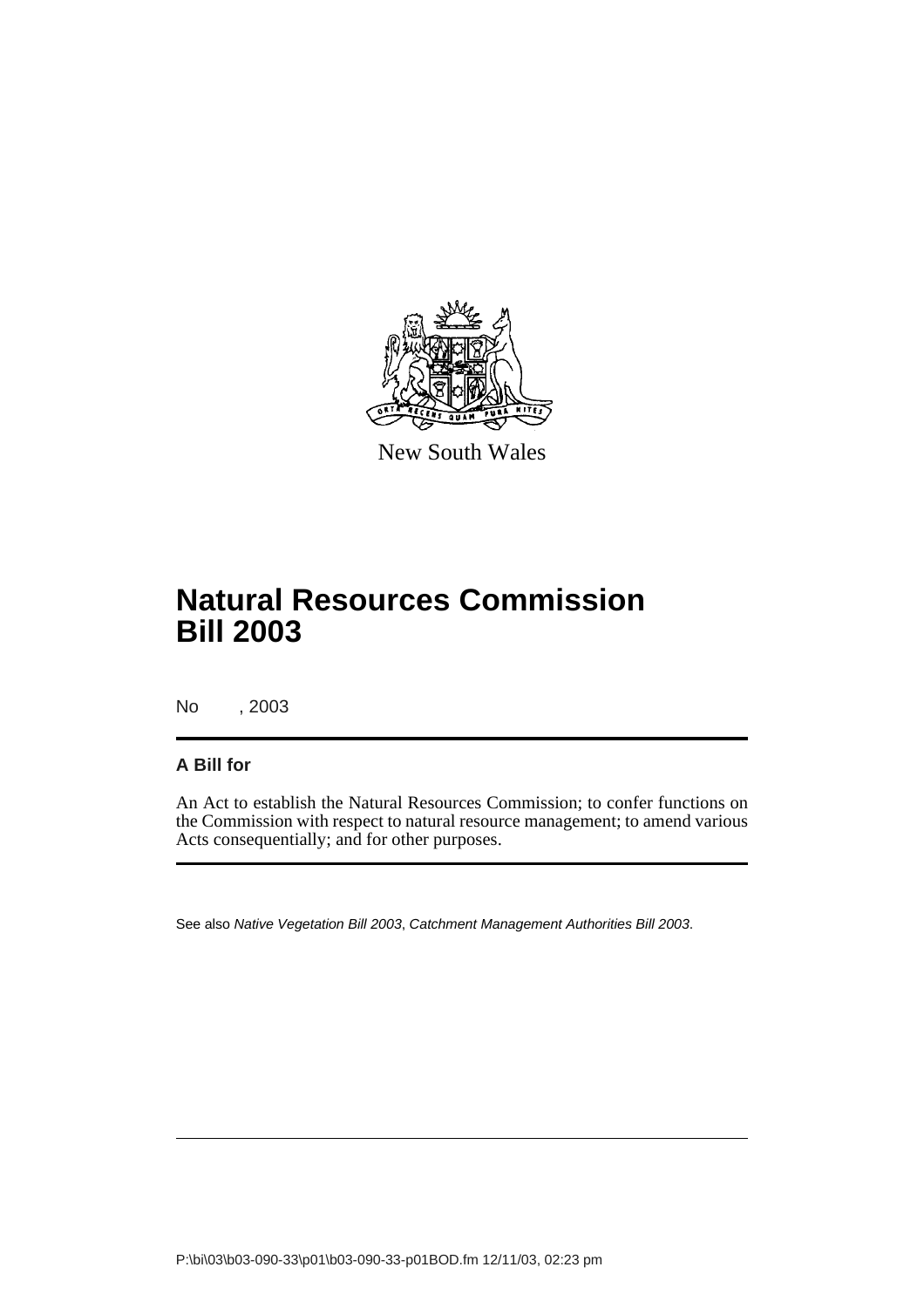### Clause 1 Natural Resources Commission Bill 2003

Part 1 Preliminary

<span id="page-7-4"></span><span id="page-7-3"></span><span id="page-7-2"></span><span id="page-7-1"></span><span id="page-7-0"></span>

|              | The Legislature of New South Wales enacts:                                                                                                                                | 1                    |
|--------------|---------------------------------------------------------------------------------------------------------------------------------------------------------------------------|----------------------|
| Part 1       | <b>Preliminary</b>                                                                                                                                                        | 2                    |
| 1            | Name of Act                                                                                                                                                               | 3                    |
|              | This Act is the <i>Natural Resources Commission Act 2003</i> .                                                                                                            | 4                    |
| $\mathbf{2}$ | <b>Commencement</b>                                                                                                                                                       | 5                    |
|              | This Act commences on a day or days to be appointed by<br>proclamation.                                                                                                   | 6<br>$\overline{7}$  |
| 3            | <b>Definitions</b>                                                                                                                                                        | 8                    |
|              | In this Act:                                                                                                                                                              | 9                    |
|              | <b>Assistant Commissioner</b> means an Assistant Commissioner for the<br><b>Natural Resources Commission.</b>                                                             | 10<br>11             |
|              | catchment management authority means a catchment management<br>authority established under Part 2 of the Catchment Management<br>Authorities Act 2003.                    | 12<br>13<br>14       |
|              | <b>Commission</b> means the Natural Resources Commission established<br>under Part 2.                                                                                     | 15<br>16             |
|              | <b>Commissioner</b> means the Commissioner for the Natural Resources<br>Commission.                                                                                       | 17<br>18             |
|              | <i>exercise</i> a function includes perform a duty.                                                                                                                       | 19                   |
|              | <i>function</i> includes a power, authority or duty.                                                                                                                      | 20                   |
|              | <i>government agency</i> means any public or local authority, and<br>includes:                                                                                            | 21<br>22             |
|              | (a)<br>a government department, State owned corporation and<br>council of a local government area, and                                                                    | 23<br>24             |
|              | (b)<br>the head of a government agency.                                                                                                                                   | 25                   |
|              | <i>natural resource management—see section 4.</i>                                                                                                                         | 26                   |
| 4            | Natural resource management-application of Act                                                                                                                            | 27                   |
|              | For the purposes of this Act, <i>natural resource management</i> extends<br>to the following matters relating to the management of natural<br>resources:<br>(a)<br>water, | 28<br>29<br>30<br>31 |
|              |                                                                                                                                                                           |                      |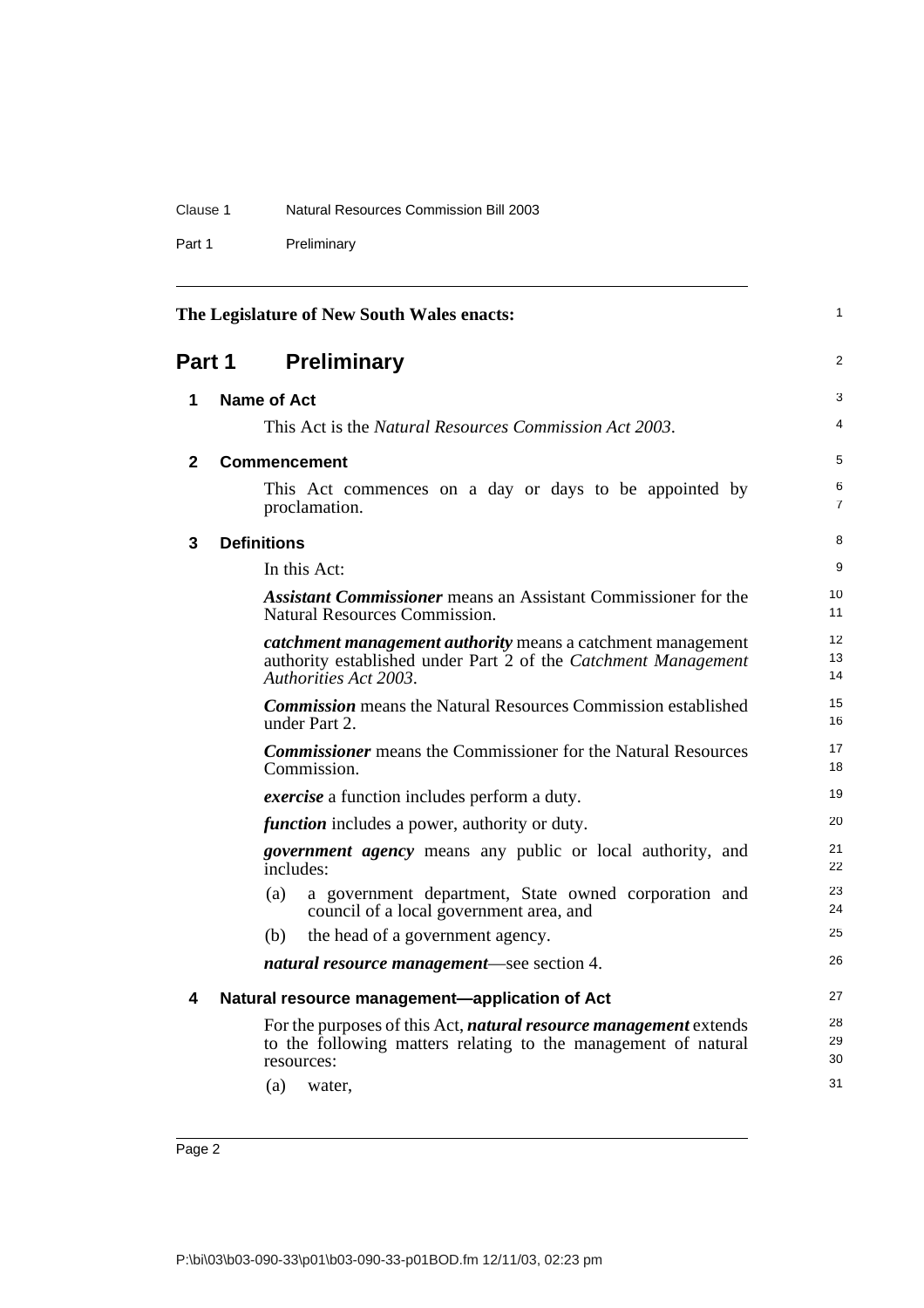### Natural Resources Commission Bill 2003 Clause 4

Preliminary **Part 1** 

| (b) | native vegetation,                                                              | 1              |
|-----|---------------------------------------------------------------------------------|----------------|
| (c) | salinity,                                                                       | $\mathcal{P}$  |
| (d) | soil,                                                                           | 3              |
| (e) | biodiversity,                                                                   | $\overline{4}$ |
|     | coastal protection,                                                             | 5              |
| (g) | any other matter concerning natural resources prescribed by<br>the regulations. | 6<br>7         |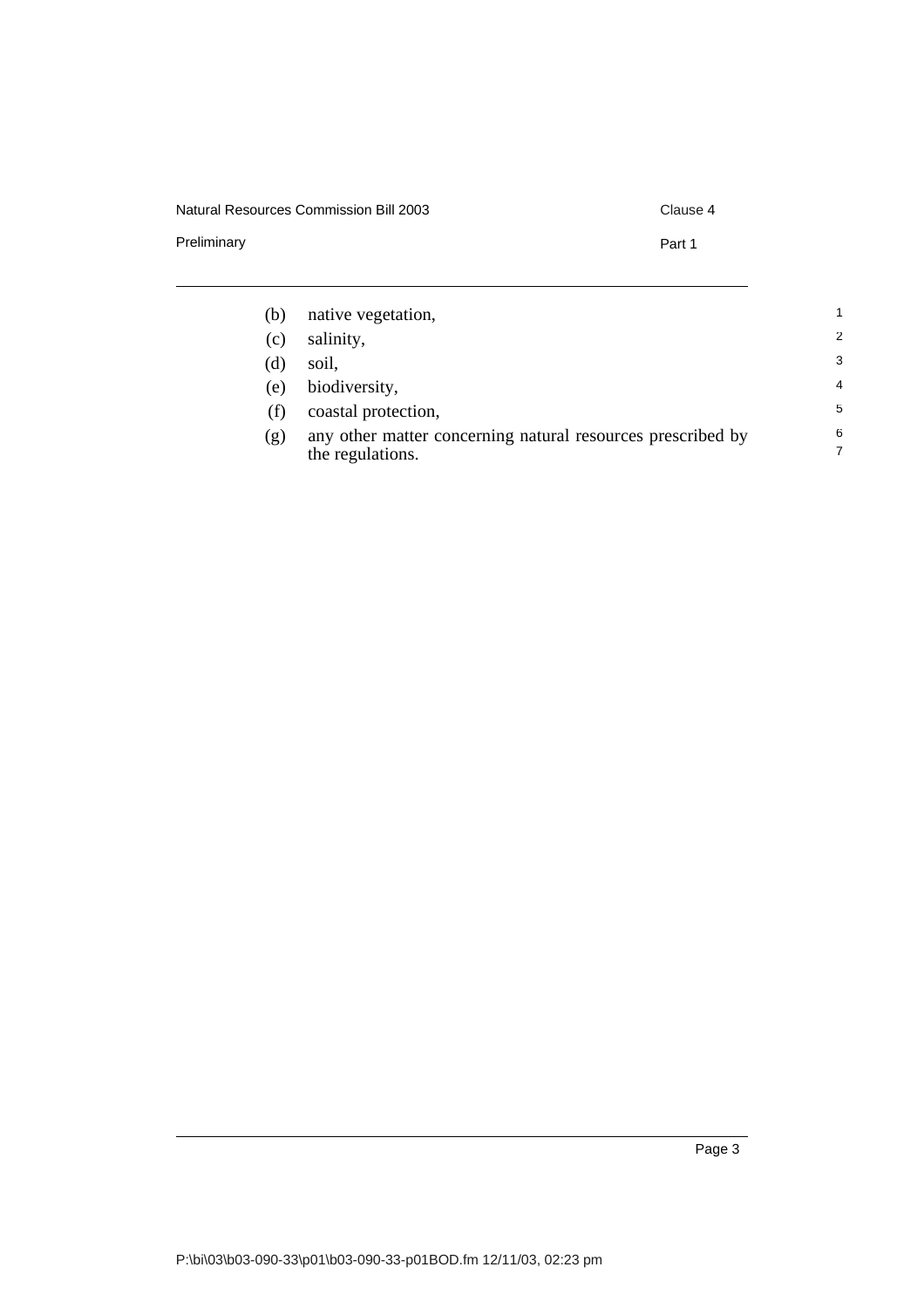<span id="page-9-1"></span>**5 Establishment of Commission**

# <span id="page-9-0"></span>**Part 2 Establishment of Natural Resources Commission**

# $\mathfrak{p}$ 3

24 25 26

1

- (1) There is established by this Act a Natural Resources Commission. The Commission is a body corporate.
- (2) The functions of the Commission are exerciseable by the Commissioner, and any act, matter or thing done in the name of, or on behalf of, the Commission by the Commissioner, or with the authority of the Commissioner, is taken to have been done by the Commission.

### <span id="page-9-2"></span>**6 Commissioner**

- (1) The Governor may appoint a Commissioner for the Natural Resources Commission.
- (2) The Commissioner has the functions conferred or imposed on the Commissioner by or under this or any other Act.

### <span id="page-9-3"></span>**7 Assistant Commissioners**

- (1) The Commissioner may, with the concurrence of the Minister, appoint Assistant Commissioners for the Natural Resources Commission.
- (2) An Assistant Commissioner has the functions conferred or imposed on the Assistant Commissioner by or under this or any other Act.
- (3) An Assistant Commissioner is to assist the Commissioner, as the Commissioner requires.

## <span id="page-9-4"></span>**8 Provisions relating to Commissioner and Assistant Commissioners**

Schedule 1 has effect with respect to the Commissioner and an Assistant Commissioner.

### <span id="page-9-5"></span>**9 Staff of the Commission**

- (1) The staff of the Commission are to be employed under Chapter 2 of the *Public Sector Employment and Management Act 2002*.
- (2) The Commission may arrange for the use of the services of any staff or facilities of a government agency.

|--|--|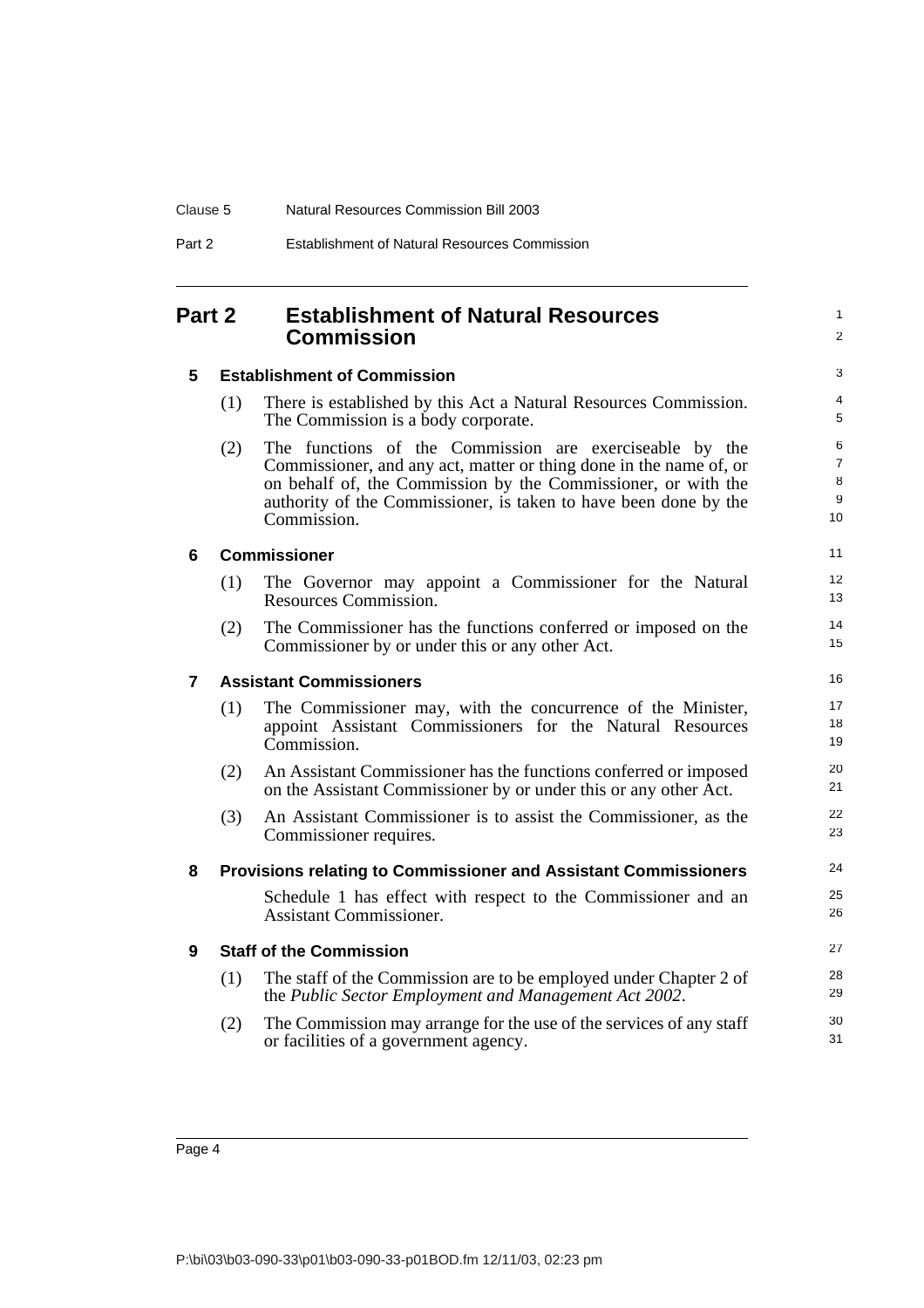| <b>Natural Resources Commission Bill 2003</b>        | Clause 10 |
|------------------------------------------------------|-----------|
| <b>Establishment of Natural Resources Commission</b> | Part 2    |

(3) For the purposes of this Act, a person employed under subsection (1) or whose services are made use of under subsection (2) is a member of staff of the Commission.

### <span id="page-10-0"></span>**10 Ministerial control and functions**

- (1) The Commission is not subject to Ministerial control in respect of the preparation and contents of any advice or recommendation of the Commission, but in other respects is subject to the control and direction of the Minister.
- (2) The Minister may delegate any of the Minister's functions under this Act (other than this power of delegation) to another Minister.

1 2 3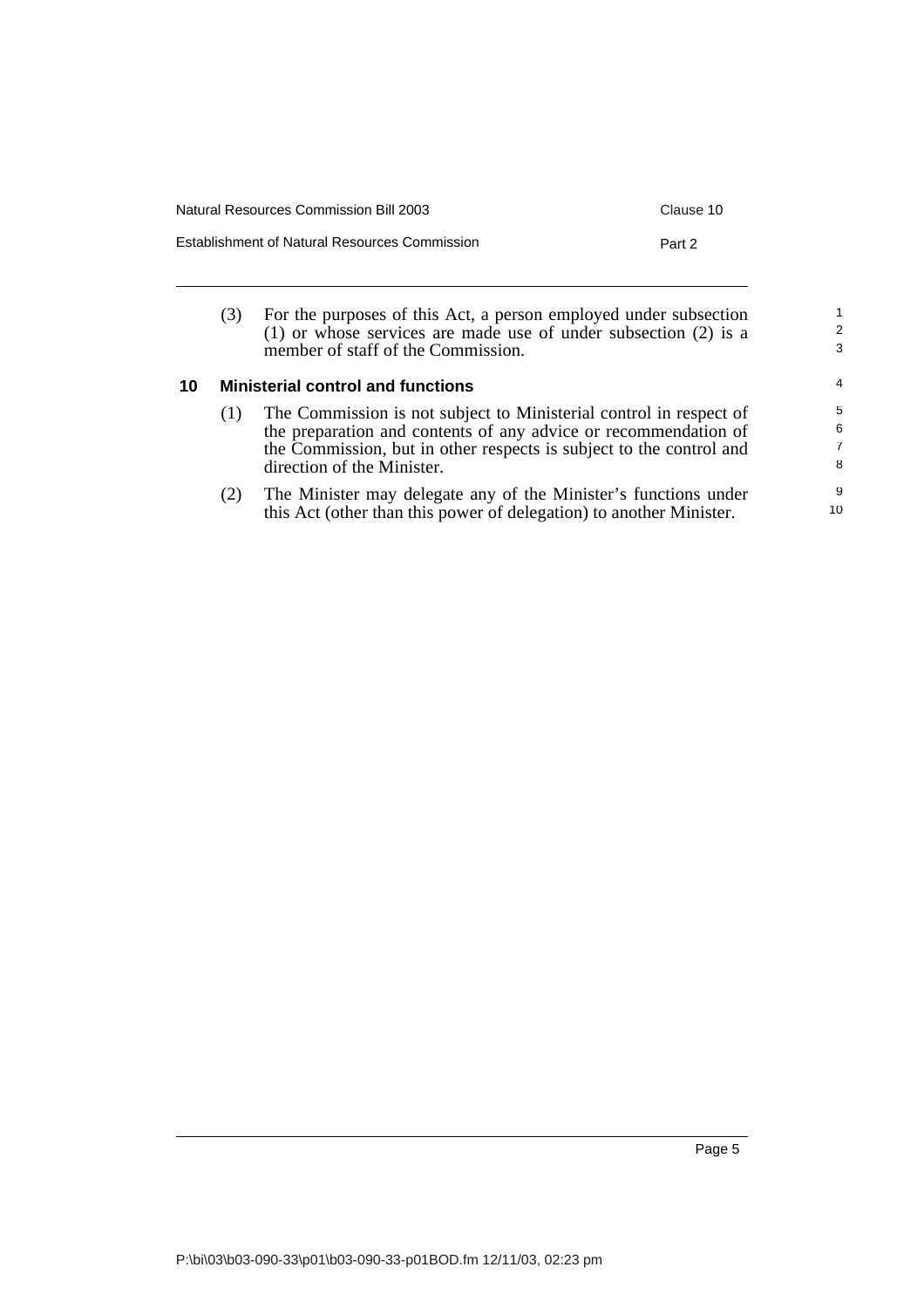#### Clause 11 Natural Resources Commission Bill 2003

| Part 3 | <b>Functions of Natural Resources Commission</b> |  |
|--------|--------------------------------------------------|--|
|        |                                                  |  |

## <span id="page-11-0"></span>**Part 3 Functions of Natural Resources Commission**

#### <span id="page-11-1"></span>**11 General functions**

(1) The Commission has the general function of providing the Government with independent advice on natural resource management.

1

33 34 35

(2) The Commission has such other functions as are conferred or imposed on it by or under this Act.

#### <span id="page-11-2"></span>**12 Specific functions**

The Commission has the following functions:

- (a) to recommend State-wide standards and targets for natural resource management issues,
- (b) to recommend the approval, under the *Catchment Management Authorities Act 2003*, of catchment action plans of catchment management authorities that are consistent with State-wide standards and targets adopted by the Government for natural resource management issues,
- (c) to undertake audits of the effectiveness of the implementation of those plans in achieving compliance with those State-wide standards and targets as it considers appropriate,
- (d) to undertake audits of those plans and other natural resource management issues as required by the Minister,
- (e) to co-ordinate or undertake significant natural resource and conservation assessments as required by the Minister,
- (f) to undertake inquiries on natural resource management issues as required by the Minister,
- (g) to assist in the reconciliation of particular complex natural resource management issues that are referred to the Commission by the Minister,
- (h) to advise the Minister on priorities for research concerning natural resource management issues,
- (i) to arrange for information to be gathered and disseminated on natural resource management issues.

#### <span id="page-11-3"></span>**13 Guiding principles**

|     | In exercising its functions, the Commission is to have regard to: |
|-----|-------------------------------------------------------------------|
| (a) | the principles of ecologically sustainable development, and       |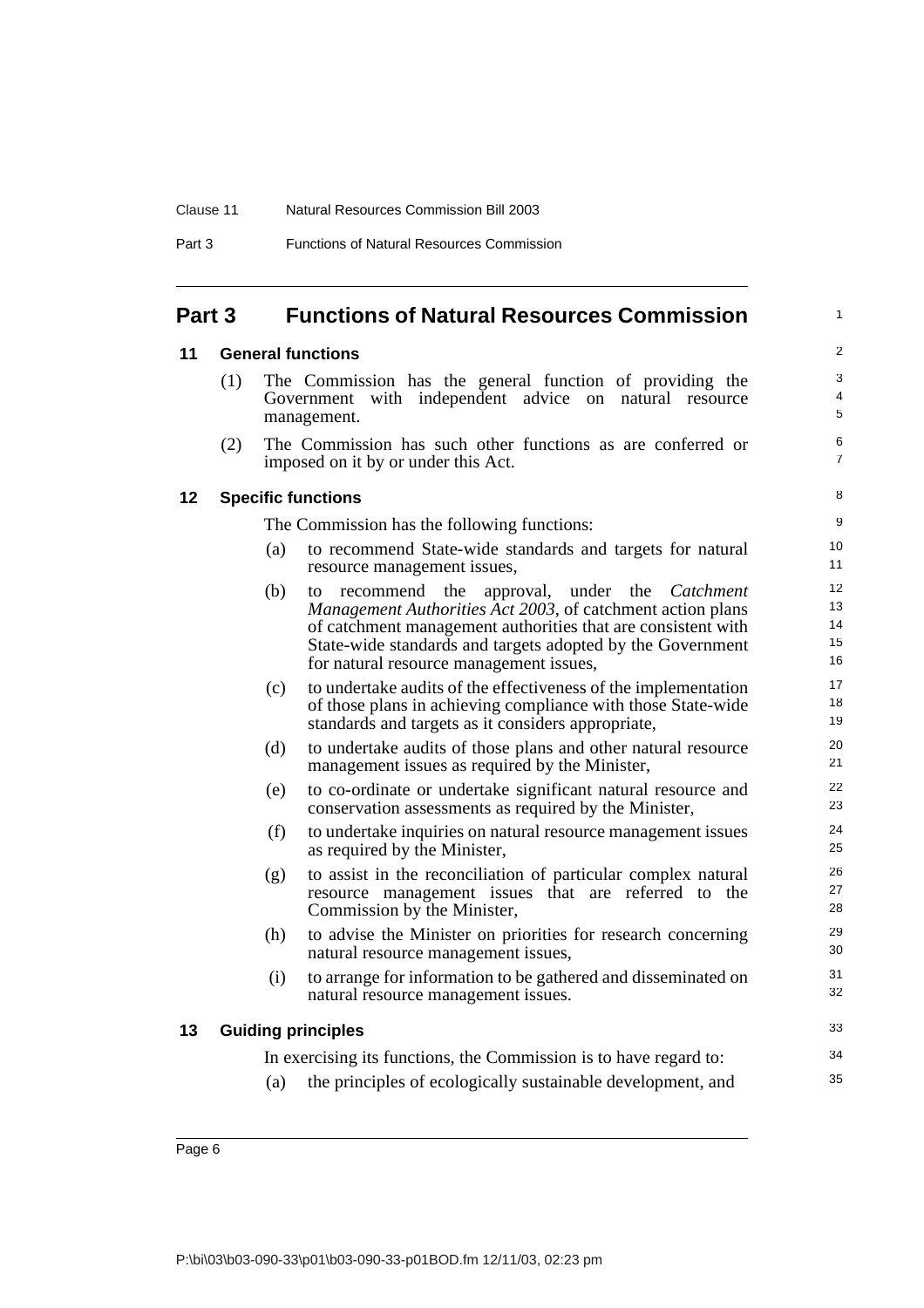Functions of Natural Resources Commission **Part 3** 

| :lause 14 |  |
|-----------|--|
|           |  |

<span id="page-12-1"></span><span id="page-12-0"></span>

|    |                | (b)   | the social and economic implications of its recommendations<br>and advice, and                                                                                                                                                                                  | 1<br>2                     |
|----|----------------|-------|-----------------------------------------------------------------------------------------------------------------------------------------------------------------------------------------------------------------------------------------------------------------|----------------------------|
|    |                | (c)   | an integrated approach to natural resource management<br>issues, and                                                                                                                                                                                            | 3<br>4                     |
|    |                | (d)   | regional variation in the environment, and                                                                                                                                                                                                                      | 5                          |
|    |                | (e)   | indigenous knowledge of natural resource management, and                                                                                                                                                                                                        | 6                          |
|    |                | (f)   | State and national legislation and policies that are relevant to<br>natural resource management.                                                                                                                                                                | $\overline{7}$<br>8        |
| 14 | <b>Reports</b> |       |                                                                                                                                                                                                                                                                 | 9                          |
|    | (1)            |       | The Commission is to provide the Minister with reports on its<br>recommendations, audits, inquiries and advice.                                                                                                                                                 | 10<br>11                   |
|    | (2)            |       | The Commission is to provide the Minister with annual reports on<br>its work and activities, including on:                                                                                                                                                      | 12<br>13                   |
|    |                | (a)   | the outcomes of any audits or inquiries it has undertaken<br>during the reporting period, and                                                                                                                                                                   | 14<br>15                   |
|    |                | (b)   | the progress in achieving compliance with State-wide<br>standards and targets adopted by the Government, including<br>the effectiveness of the implementation of catchment action<br>plans in achieving compliance with those standards and<br>targets.         | 16<br>17<br>18<br>19<br>20 |
|    | (3)            |       | The reports of the Commission are to be made public.                                                                                                                                                                                                            | 21                         |
|    | (4)            | 1984. | A report of the Commission may be included in the annual report of<br>the Commission under the Annual Reports (Statutory Bodies) Act                                                                                                                            | 22<br>23<br>24             |
| 15 |                |       | <b>Assistance to Commission</b>                                                                                                                                                                                                                                 | 25                         |
|    | (1)            |       | The Commission may enter arrangements with any government<br>agency or other body or person (including the engagement of<br>consultants) for the provision of assistance to the Commission in<br>connection with the exercise of its functions.                 | 26<br>27<br>28<br>29       |
|    | (2)            |       | The Commission may obtain advice from any advisory committee<br>appointed by the Commission.                                                                                                                                                                    | 30<br>31                   |
|    | (3)            |       | The Commission may, for the purposes of exercising its functions,<br>direct a government agency to provide the Commission with any<br>relevant information held by the agency, and the agency must<br>(subject to subsection $(4)$ ) comply with the direction. | 32<br>33<br>34<br>35       |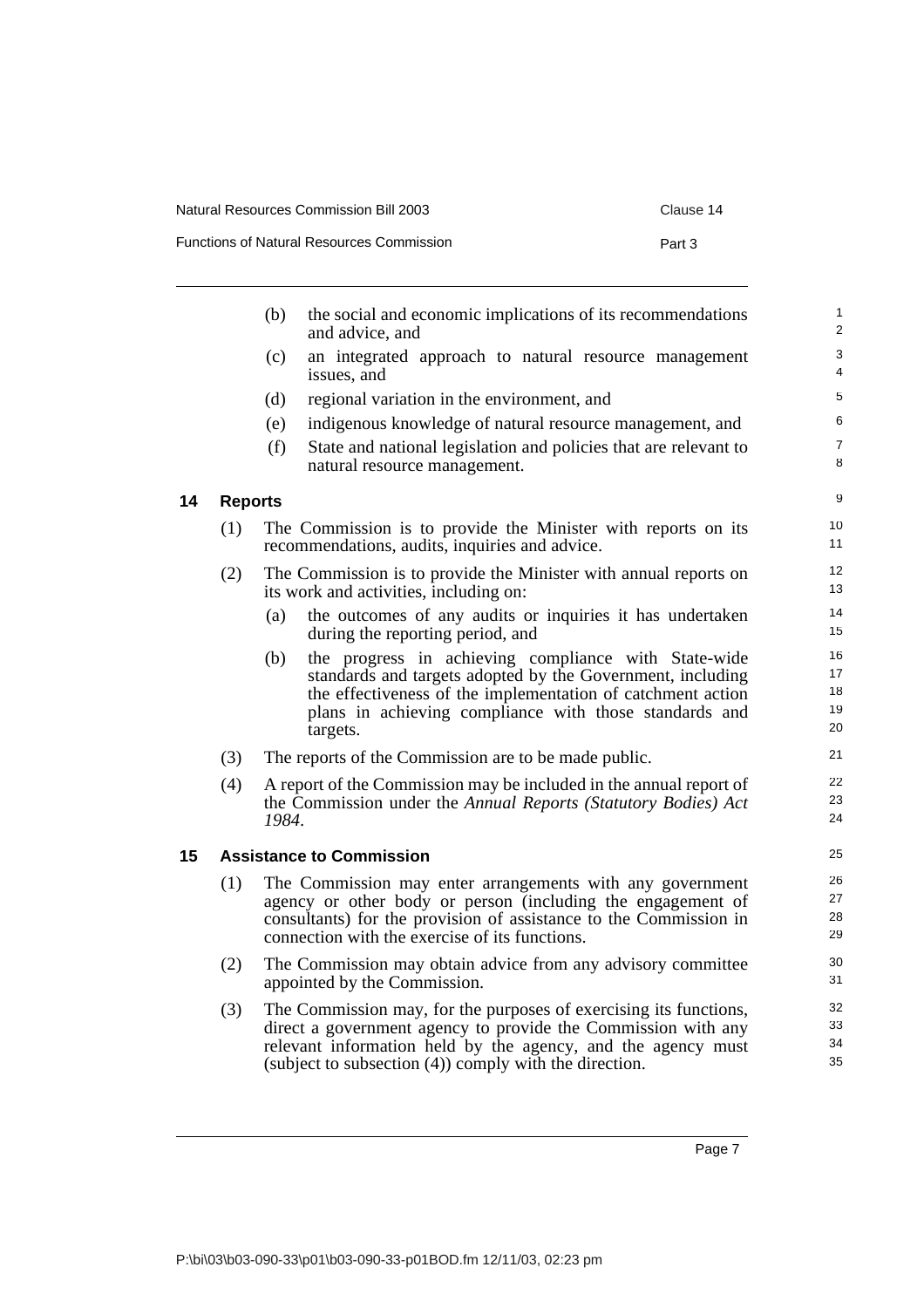### Clause 16 Natural Resources Commission Bill 2003

| <b>Functions of Natural Resources Commission</b> | Part 3 |  |  |  |
|--------------------------------------------------|--------|--|--|--|
|--------------------------------------------------|--------|--|--|--|

<span id="page-13-0"></span>

|    | (4) |     | If a dispute arises about any such direction, the dispute may be<br>referred to the Premier for resolution. | 2                   |
|----|-----|-----|-------------------------------------------------------------------------------------------------------------|---------------------|
| 16 |     |     | <b>Delegation of Commission's functions</b>                                                                 | -3                  |
|    |     |     | The Commission may delegate any of its functions, other than this<br>power of delegation, to:               | $\overline{4}$<br>5 |
|    |     | (a) | an Assistant Commissioner, or                                                                               | 6                   |
|    |     | (b) | a committee of persons (at least one member of which is the<br>Commissioner or an Assistant Commissioner).  | 7<br>8              |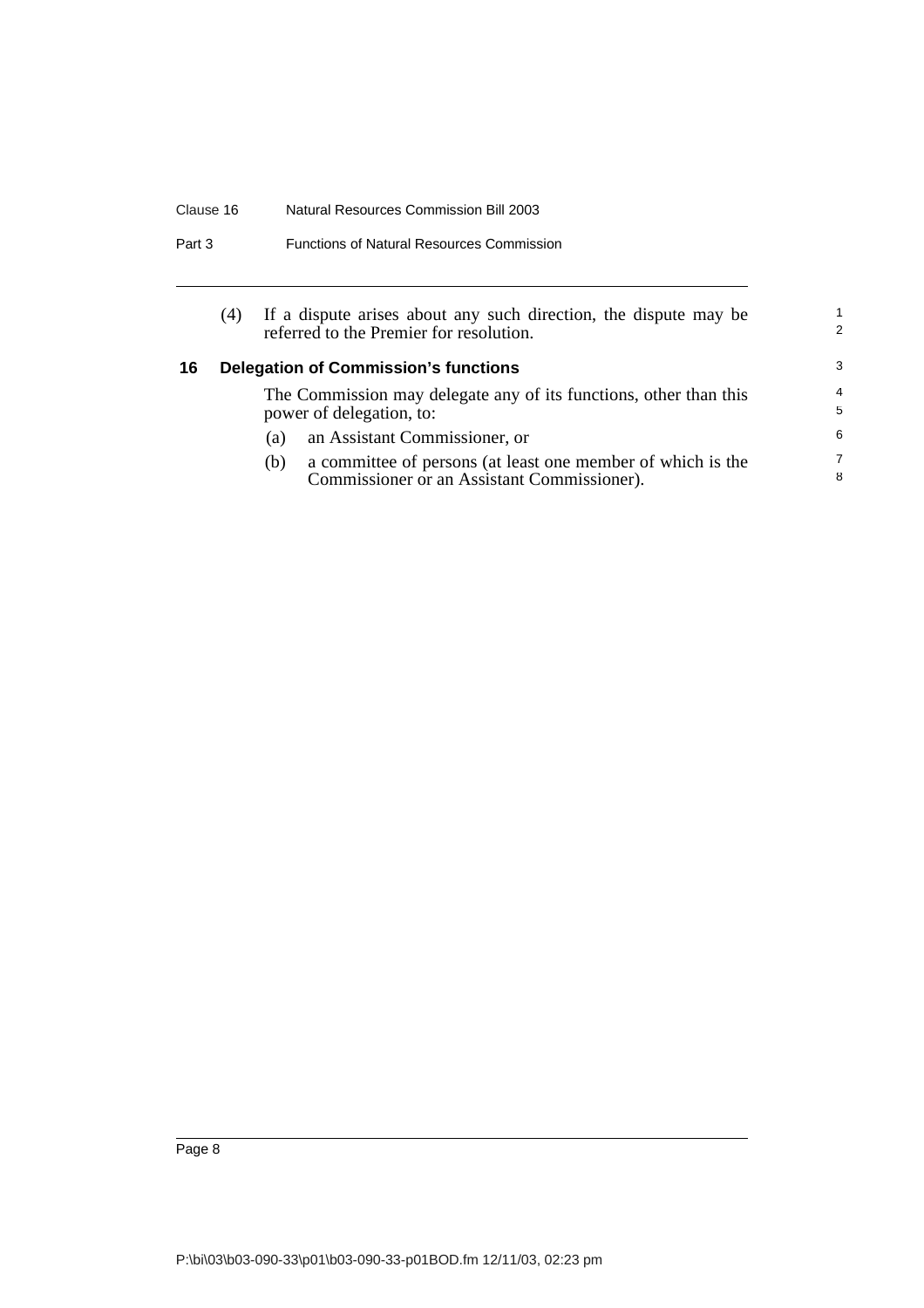Natural Resources Commission Bill 2003 Clause 17

Miscellaneous Part 4

#### <span id="page-14-4"></span><span id="page-14-3"></span><span id="page-14-2"></span><span id="page-14-1"></span><span id="page-14-0"></span>**Part 4 Miscellaneous 17 Act binds the Crown** This Act binds the Crown, not only in right of New South Wales but also, so far as the legislative power of Parliament permits, the Crown in all its other capacities. **18 Cabinet documents and proceedings** (1) This Act does not enable the Commission: (a) to require any person to give any statement of information or answer any question which relates to confidential proceedings of Cabinet, or (b) to require any person to produce a Cabinet document, or (c) to inspect a Cabinet document. (2) For the purposes of this section, a certificate of the head of The Cabinet Office that any information or question relates to confidential proceedings of Cabinet or that a document is a Cabinet document is conclusive of the matter certified. (3) In this section: *Cabinet* includes a committee of Cabinet or a subcommittee of such a committee. *Cabinet document* means a document that is a restricted document by virtue of clause 1 of Part 1 of Schedule 1 of the *Freedom of Information Act 1989*. **19 Proof of certain matters not required** In any legal proceedings, proof is not required (unless evidence is given to the contrary) of the appointment of, or the holding of office by, the Commissioner or an Assistant Commissioner. **20 Proceedings for offences** Proceedings for an offence against this Act or the regulations are to be dealt with summarily before a Local Court. 1 2 3 4 5 6 7 8 9 10 11 12 13 14 15 16 17 18 19 20 21 22 23 24 25 26 27 28 29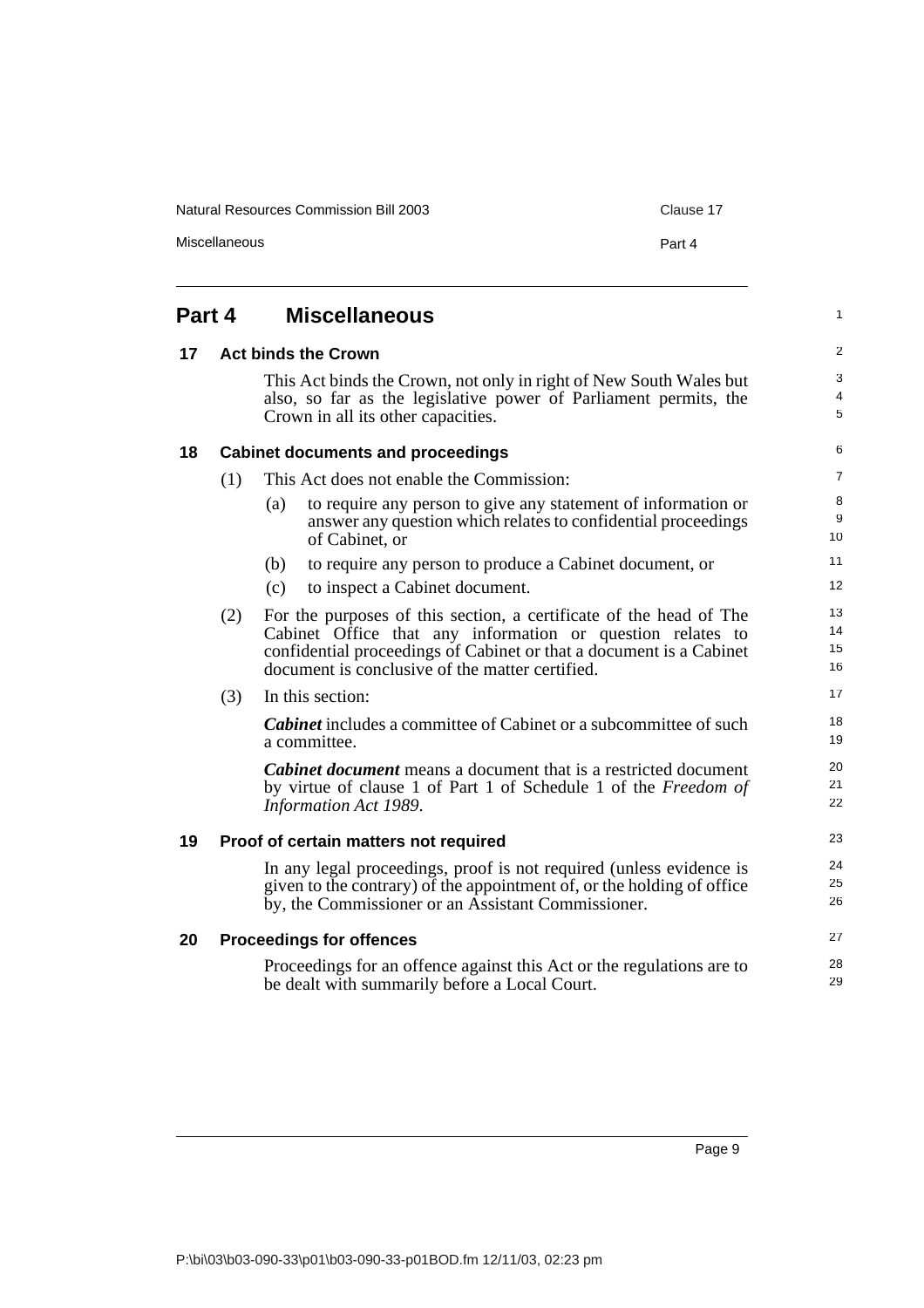### Clause 21 Natural Resources Commission Bill 2003

Part 4 Miscellaneous

# <span id="page-15-0"></span>**21 Regulations**

<span id="page-15-3"></span><span id="page-15-2"></span><span id="page-15-1"></span>

|    | (1)                  | The Governor may make regulations, not inconsistent with this Act,<br>for or with respect to any matter that by this Act is required or<br>permitted to be prescribed or that is necessary or convenient to be<br>prescribed for carrying out or giving effect to this Act. | $\mathbf{2}$<br>3<br>$\overline{4}$<br>5 |  |
|----|----------------------|-----------------------------------------------------------------------------------------------------------------------------------------------------------------------------------------------------------------------------------------------------------------------------|------------------------------------------|--|
|    | (2)                  | In particular, the regulations may make provision for or with respect<br>to the disclosure of pecuniary interests by the Commissioner and an<br><b>Assistant Commissioner.</b>                                                                                              | 6<br>$\overline{7}$<br>8                 |  |
|    | (3)                  | A regulation may create an offence punishable by a penalty not<br>exceeding 100 penalty units.                                                                                                                                                                              | 9<br>10                                  |  |
| 22 |                      | <b>Amendment of other Acts and instruments</b>                                                                                                                                                                                                                              | 11                                       |  |
|    |                      | The Acts and instruments specified in Schedule 2 are amended as<br>set out in that Schedule.                                                                                                                                                                                | 12<br>13                                 |  |
| 23 |                      | Savings, transitional and other provisions                                                                                                                                                                                                                                  | 14                                       |  |
|    |                      | Schedule 3 has effect.                                                                                                                                                                                                                                                      | 15                                       |  |
| 24 | <b>Review of Act</b> |                                                                                                                                                                                                                                                                             |                                          |  |
|    | (1)                  | The Minister is to review this Act to determine whether the policy<br>objectives of the Act remain valid and whether the terms of the Act<br>remain appropriate for securing those objectives.                                                                              | 17<br>18<br>19                           |  |
|    | (2)                  | The review is to be undertaken as soon as possible after the period<br>of 5 years from the date of assent to this Act.                                                                                                                                                      | 20<br>21                                 |  |
|    | (3)                  | A report on the outcome of the review is to be tabled in each House<br>of Parliament within 12 months after the end of the period of 5<br>years.                                                                                                                            | 22<br>23<br>24                           |  |
|    |                      |                                                                                                                                                                                                                                                                             |                                          |  |

1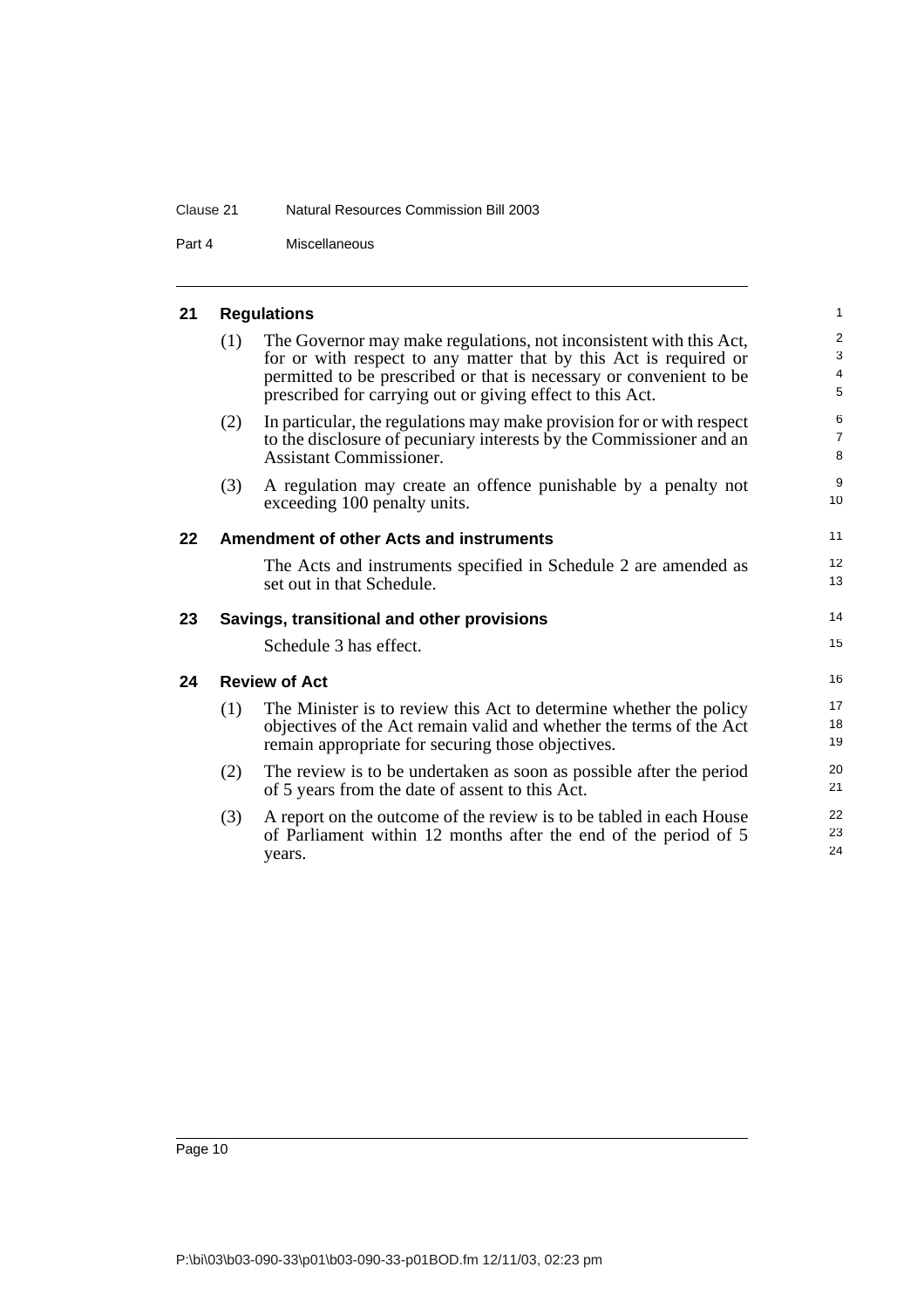Provisions relating to Commissioner and Assistant Commissioners Schedule 1

<span id="page-16-0"></span>

|              |     |                         | Schedule 1 Provisions relating to Commissioner and<br><b>Assistant Commissioners</b><br>(Section 8)                                                                                                                                                | $\mathbf{1}$<br>2<br>3 |
|--------------|-----|-------------------------|----------------------------------------------------------------------------------------------------------------------------------------------------------------------------------------------------------------------------------------------------|------------------------|
| $\mathbf 1$  |     |                         | <b>Acting Commissioner or Assistant Commissioner</b>                                                                                                                                                                                               | $\overline{4}$         |
|              | (1) |                         | The Minister may appoint a person to act in the office of<br>Commissioner during the illness or absence of the Commissioner.                                                                                                                       | 5<br>6                 |
|              | (2) |                         | The Commissioner may, with the concurrence of the Minister,<br>appoint a person to act in the office of Assistant Commissioner.                                                                                                                    | $\overline{7}$<br>8    |
|              | (3) |                         | A person, while acting in the office of Commissioner or Assistant<br>Commissioner under this clause has all of the functions of the<br>Commissioner or Assistant Commissioner (as the case requires).                                              | 9<br>10<br>11          |
|              | (4) |                         | A power to appoint a person to an office under this clause includes<br>the power to remove the person from that office at any time.                                                                                                                | 12<br>13               |
|              | (5) |                         | A person while acting under this clause is entitled to be paid such<br>remuneration (including travelling and subsistence allowances) as<br>the Minister may from time to time determine.                                                          | 14<br>15<br>16         |
|              | (6) |                         | For the purposes of this clause:                                                                                                                                                                                                                   | 17                     |
|              |     | (a)                     | a vacancy in the office of Commissioner or Assistant<br>Commissioner is to be regarded as an absence from the office<br>of the Commissioner or Assistant Commissioner, and                                                                         | 18<br>19<br>20         |
|              |     | (b)                     | during any period when an Assistant Commissioner acts in<br>the office of Commissioner under this clause, the Assistant<br>Commissioner is to be regarded as absent from office as<br><b>Assistant Commissioner.</b>                               | 21<br>22<br>23<br>24   |
| $\mathbf{2}$ |     | <b>Basis of offices</b> |                                                                                                                                                                                                                                                    | 25                     |
|              | (1) |                         | The office of Commissioner or Assistant Commissioner may be a<br>full-time office or part-time office, according to the terms of<br>appointment.                                                                                                   | 26<br>27<br>28         |
|              | (2) |                         | The holder of such a full-time office is required to hold it on that<br>basis, except to the extent permitted by the Minister.                                                                                                                     | 29<br>30               |
| 3            |     | <b>Terms of office</b>  |                                                                                                                                                                                                                                                    | 31                     |
|              | (1) |                         | Subject to this Act, the Commissioner or<br>an Assistant<br>Commissioner holds office for such period (not exceeding 5 years)<br>as is specified in the instrument of appointment, but is eligible (if<br>otherwise qualified) for re-appointment. | 32<br>33<br>34<br>35   |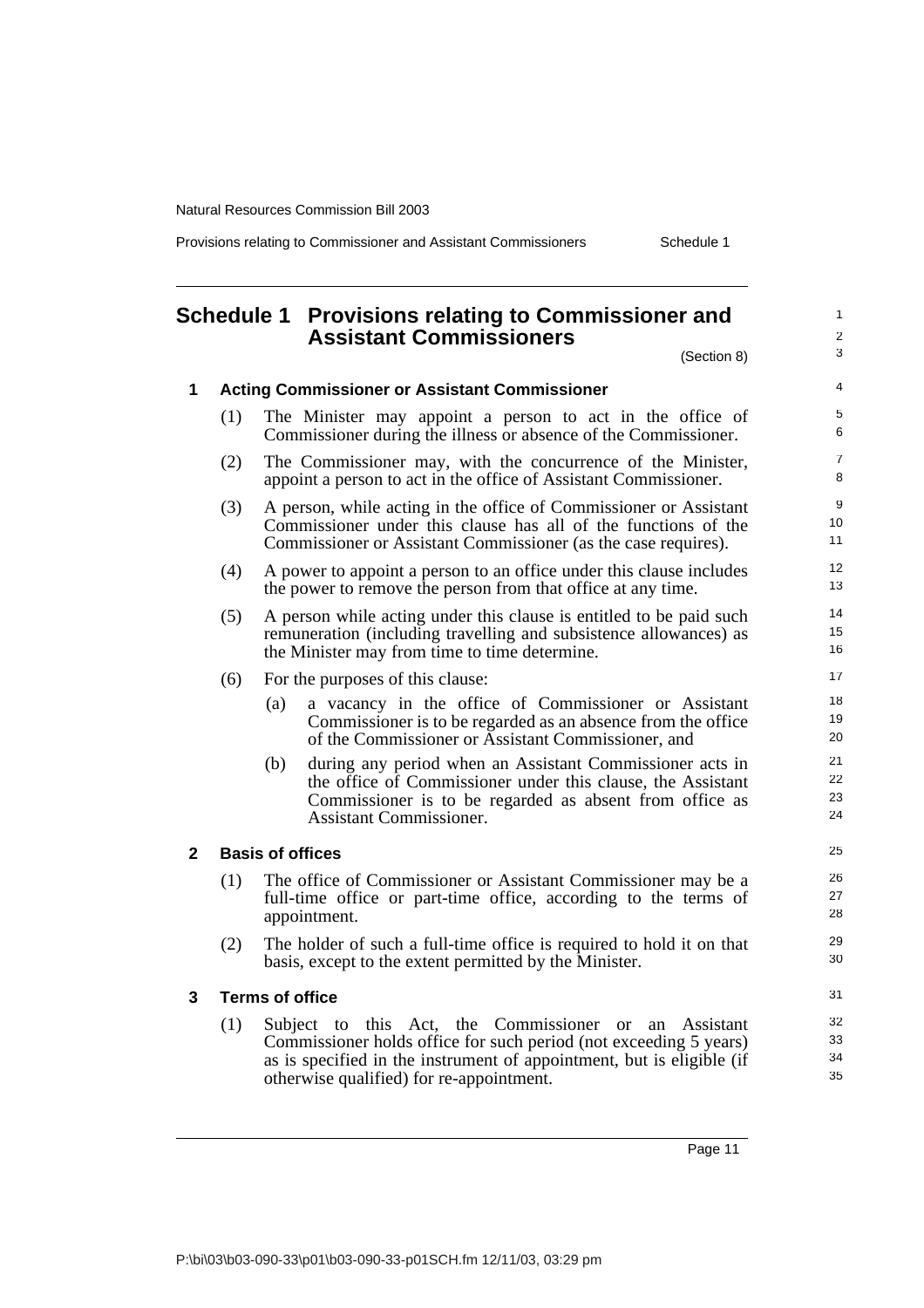| (2) |                     | The instrument of appointment of an Assistant Commissioner may<br>provide that the person holds office until:                                                                                                                    |
|-----|---------------------|----------------------------------------------------------------------------------------------------------------------------------------------------------------------------------------------------------------------------------|
|     | (a)                 | the expiry of a specified period (not exceeding 5 years), or                                                                                                                                                                     |
|     | (b)                 | the completion by the Assistant Commissioner of a specified<br>report, audit or inquiry,                                                                                                                                         |
|     |                     | whichever first occurs.                                                                                                                                                                                                          |
|     | <b>Remuneration</b> |                                                                                                                                                                                                                                  |
| (1) |                     | A full-time Commissioner or Assistant Commissioner is entitled to<br>be paid:                                                                                                                                                    |
|     | (a)                 | remuneration in accordance with the Statutory and Other<br>Offices Remuneration Act 1975, and                                                                                                                                    |
|     | (b)                 | such travelling or subsistence allowances as the Minister may<br>from time to time determine in respect of the person.                                                                                                           |
| (2) |                     | A part-time Commissioner or Assistant Commissioner is entitled to<br>be paid such remuneration (including travelling and subsistence<br>allowances) as the Minister may from time to time determine in<br>respect of the person. |
|     |                     | <b>Vacancy in office</b>                                                                                                                                                                                                         |
| (1) |                     | The office of the Commissioner or an Assistant Commissioner<br>becomes vacant if the person:                                                                                                                                     |
|     | (a)                 | dies, or                                                                                                                                                                                                                         |
|     | (b)                 | completes a term of office and is not re-appointed, or                                                                                                                                                                           |
|     | (c)                 | resigns the office by instrument in writing addressed to the<br>Minister, or                                                                                                                                                     |
|     | (d)                 | is removed from office by the Minister under this clause or the<br>Governor under Chapter 5 of the Public Sector Employment<br>and Management Act 2002, or                                                                       |
|     | (e)                 | becomes bankrupt, applies to take the benefit of any law for<br>the relief of bankrupt or insolvent debtors, compounds with<br>his or her creditors or makes an assignment of his or her<br>remuneration for their benefit, or   |
|     | (f)                 | becomes a mentally incapacitated person, or                                                                                                                                                                                      |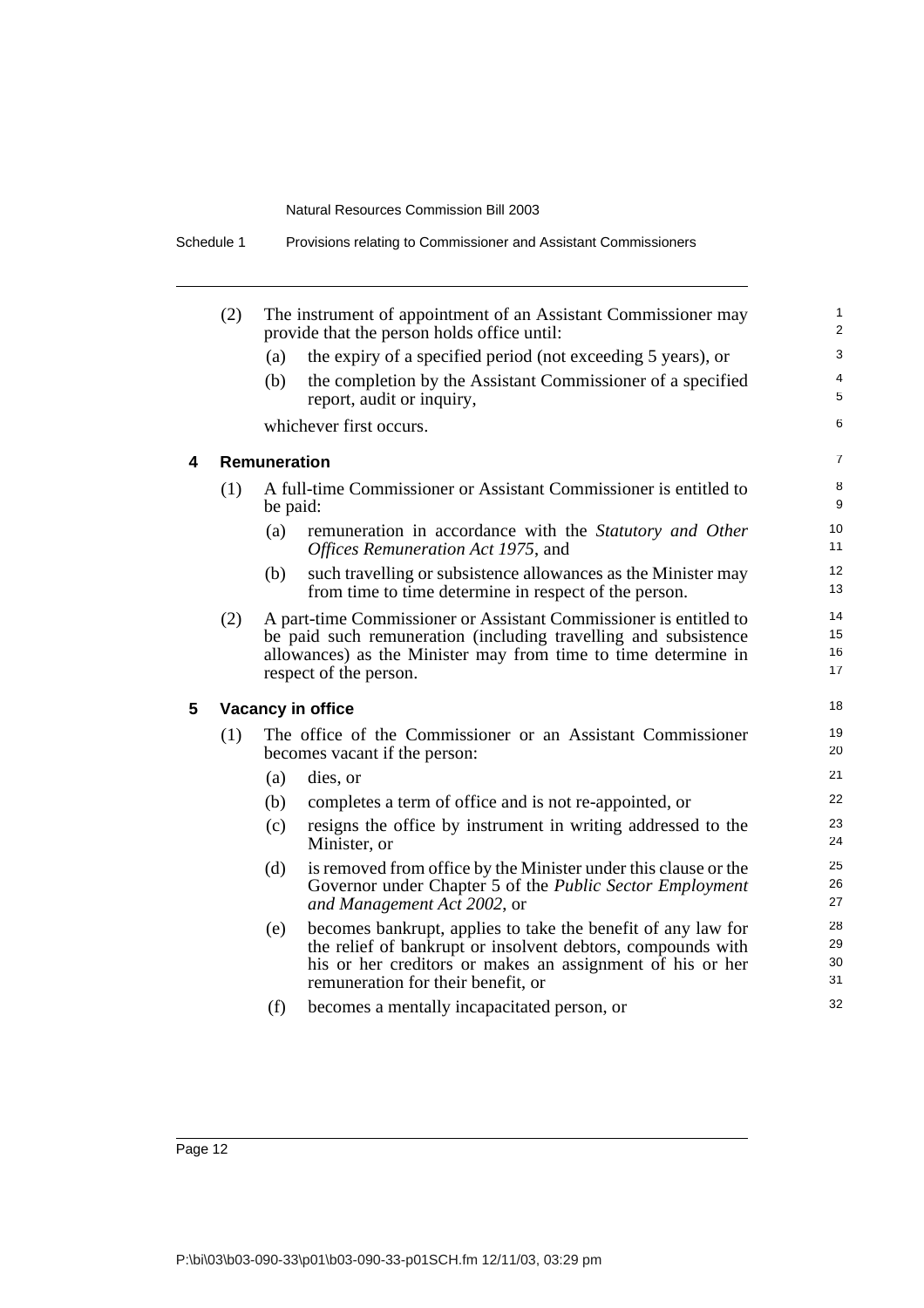| Provisions relating to Commissioner and Assistant Commissioners |  |  |
|-----------------------------------------------------------------|--|--|
|                                                                 |  |  |

Schedule 1

|   |     | (g)                                                                                                                                                                                                                                                                                                                 | is convicted in New South Wales of an offence that is<br>punishable by imprisonment for 12 months or more or is<br>convicted elsewhere than in New South Wales of an offence<br>that, if committed in New South Wales, would be an offence<br>so punishable.                                                                                                                                                                                             |  |
|---|-----|---------------------------------------------------------------------------------------------------------------------------------------------------------------------------------------------------------------------------------------------------------------------------------------------------------------------|----------------------------------------------------------------------------------------------------------------------------------------------------------------------------------------------------------------------------------------------------------------------------------------------------------------------------------------------------------------------------------------------------------------------------------------------------------|--|
|   | (2) | incapacity.                                                                                                                                                                                                                                                                                                         | The Minister may remove the Commissioner or an Assistant<br>Commissioner from office for misbehaviour, incompetence or                                                                                                                                                                                                                                                                                                                                   |  |
| 6 |     | <b>Filling of vacancy</b>                                                                                                                                                                                                                                                                                           |                                                                                                                                                                                                                                                                                                                                                                                                                                                          |  |
|   | (1) |                                                                                                                                                                                                                                                                                                                     | If the office of Commissioner becomes vacant, a person is, subject<br>to this Act, to be appointed to fill the vacancy.                                                                                                                                                                                                                                                                                                                                  |  |
|   | (2) |                                                                                                                                                                                                                                                                                                                     | If the office of an Assistant Commissioner becomes vacant, a person<br>may, subject to this Act, be appointed to fill the vacancy.                                                                                                                                                                                                                                                                                                                       |  |
| 7 |     |                                                                                                                                                                                                                                                                                                                     | <b>Effect of certain other Acts</b>                                                                                                                                                                                                                                                                                                                                                                                                                      |  |
|   | (1) |                                                                                                                                                                                                                                                                                                                     | Chapter 2 of the Public Sector Employment and Management Act<br>2002 does not apply to or in respect of the appointment of the<br>Commissioner or an Assistant Commissioner.                                                                                                                                                                                                                                                                             |  |
|   | (2) |                                                                                                                                                                                                                                                                                                                     | If, by or under any Act, provision is made:                                                                                                                                                                                                                                                                                                                                                                                                              |  |
|   |     | (a)                                                                                                                                                                                                                                                                                                                 | requiring a person who is the holder of a specified office to<br>devote the whole of his or her time to the duties of that office,<br>$\alpha$ r                                                                                                                                                                                                                                                                                                         |  |
|   |     | (b)                                                                                                                                                                                                                                                                                                                 | prohibiting the person from engaging in employment outside<br>the duties of that office.                                                                                                                                                                                                                                                                                                                                                                 |  |
|   |     | the provision does not operate to disqualify the person from holding<br>that office and also the office of a part-time Commissioner or<br>Assistant Commissioner or from accepting and retaining any<br>remuneration payable to the person under this Act as a part-time<br>Commissioner or Assistant Commissioner. |                                                                                                                                                                                                                                                                                                                                                                                                                                                          |  |
| 8 |     | <b>Personal liability</b>                                                                                                                                                                                                                                                                                           |                                                                                                                                                                                                                                                                                                                                                                                                                                                          |  |
|   |     |                                                                                                                                                                                                                                                                                                                     | A matter or thing done or omitted to be done by the Commission,<br>the Commissioner, an Assistant Commissioner or a person acting<br>under the direction of the Commission does not, if the matter or<br>thing was done or omitted to be done in good faith for the purpose<br>of executing this or any other Act, subject the Commissioner, an<br>Assistant Commissioner or a person so acting personally to any<br>action, liability, claim or demand. |  |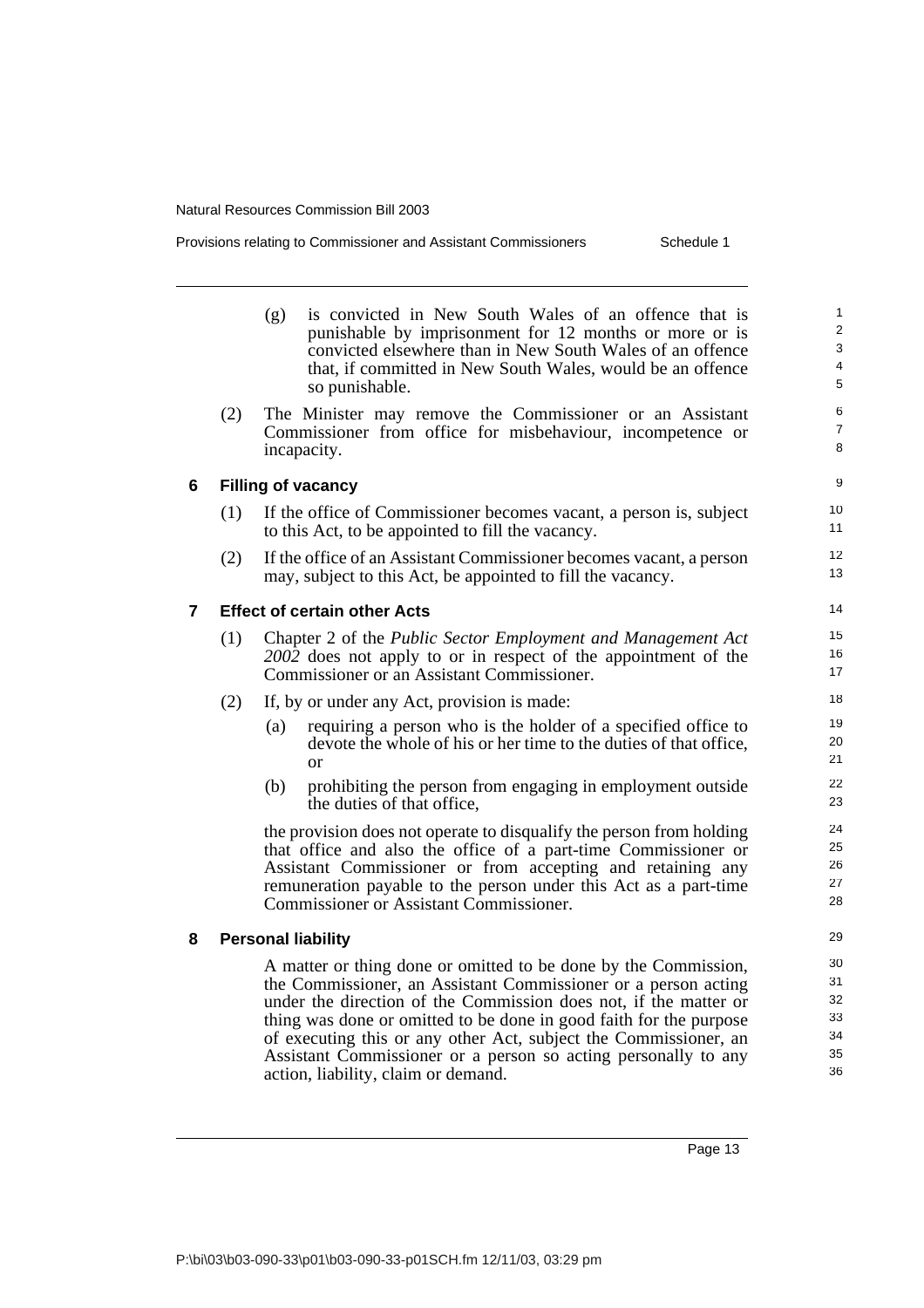<span id="page-19-0"></span>

|       | Schedule 2 Amendment of other Acts and instruments<br>(Section 22)                                        | $\mathbf{1}$<br>$\overline{2}$ |
|-------|-----------------------------------------------------------------------------------------------------------|--------------------------------|
| 2.1   | <b>Coastal Protection Act 1979 No 13</b>                                                                  | 3                              |
| $[1]$ | Long title                                                                                                | 4                              |
|       | Omit "to constitute the Coastal Council of New South Wales and to<br>specify its functions;".             | 5<br>6                         |
| [2]   | <b>Section 3 Objects of this Act</b>                                                                      | $\overline{7}$                 |
|       | Omit section 3 (h).                                                                                       | 8                              |
| $[3]$ | Section 4B Inspection of maps outlining coastal zone                                                      | 9                              |
|       | Omit "Director-General of the Department of Urban Affairs and<br>Planning" from section 4B (1).           | 10<br>11                       |
|       | Insert instead "Director-General of the Department of Infrastructure,<br>Planning and Natural Resources". | 12<br>13                       |
| [4]   | Section 4B (2)                                                                                            | 14                             |
|       | Omit "Director-General of the Department of Land and Water<br>Conservation".                              | 15<br>16                       |
|       | Insert instead "Director-General of the Department of Infrastructure,<br>Planning and Natural Resources". | 17<br>18                       |
| [5]   | <b>Part 2 The Coastal Council of New South Wales</b>                                                      | 19                             |
|       | Omit the Part.                                                                                            | 20                             |
| 2.2   | <b>Fisheries Management Act 1994 No 38</b>                                                                | 21                             |
| $[1]$ | <b>Section 7A Definitions</b>                                                                             | 22                             |
|       | Omit the definition of <i>Fisheries Resource Conservation and Assessment</i><br>Council.                  | 23<br>24                       |
| $[2]$ | Section 7C Fishery management strategy for designated activities                                          | 25                             |
|       | Omit section 7C (3).                                                                                      | 26                             |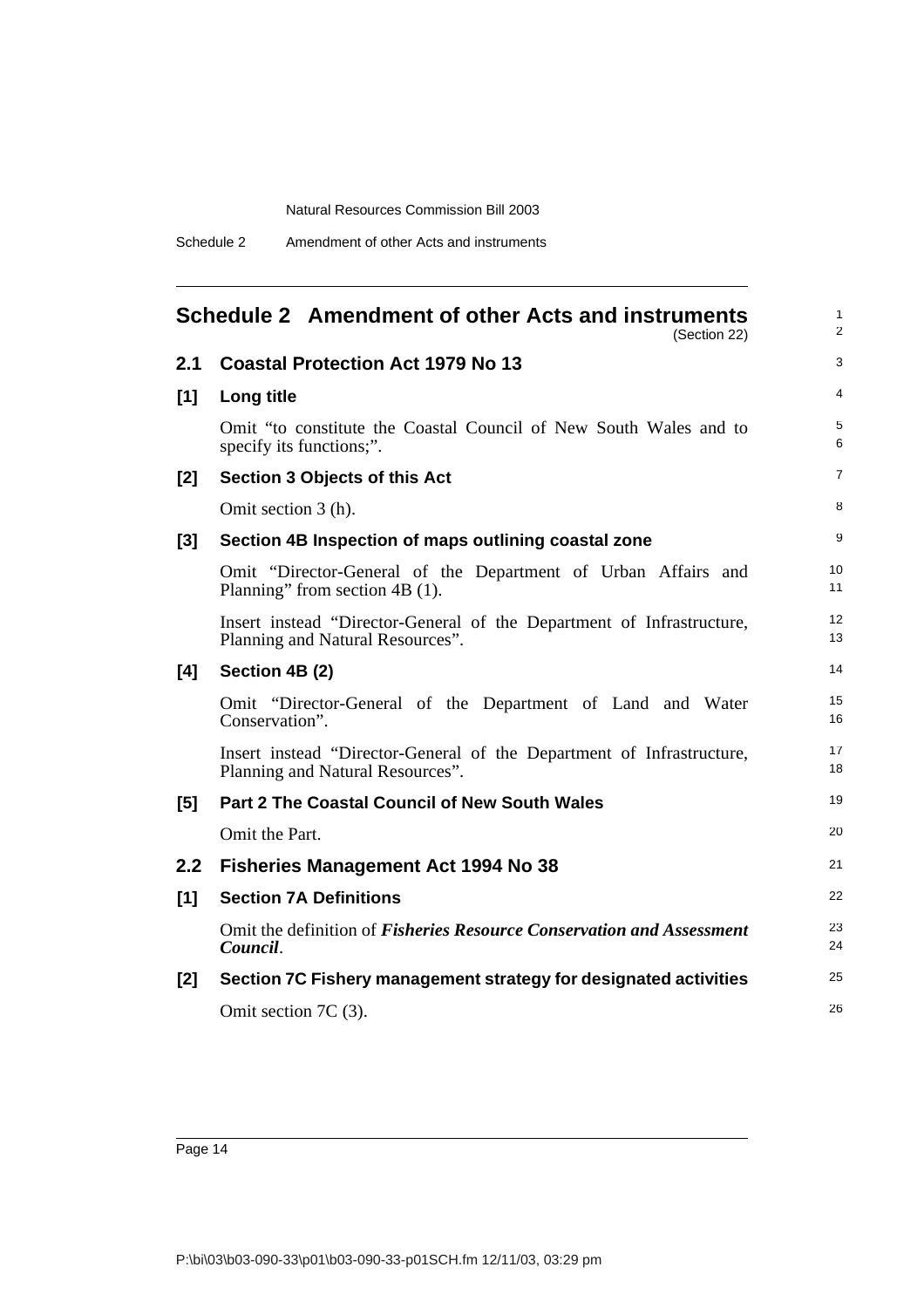| $[3]$ | Section 7F Revision of draft strategy and publication of approved<br>strategy following environmental assessment | 1<br>$\overline{2}$ |
|-------|------------------------------------------------------------------------------------------------------------------|---------------------|
|       | Omit section 7F (2).                                                                                             | 3                   |
| [4]   | Part 8, Division 1A Fisheries Resource Conservation and<br><b>Assessment Council</b>                             | 4<br>5              |
|       | Omit the Division.                                                                                               | 6                   |
| 2.3   | <b>Fisheries Management (General) Regulation 2002</b>                                                            | 7                   |
| [1]   | Part 12, Division 2 Fisheries Resource Conservation and<br><b>Assessment Council</b>                             | 8<br>9              |
|       | Omit the Division.                                                                                               | 10                  |
| [2]   | <b>Clause 348 Establishment of advisory councils</b>                                                             | 11                  |
|       | Omit clause 348 (c).                                                                                             | 12                  |
| [3]   | <b>Clause 351 Advisory Council on Fisheries Conservation</b>                                                     | 13                  |
|       | Omit the clause.                                                                                                 | 14                  |
| 2.4   | Forestry and National Park Estate Act 1998 No 163                                                                | 15                  |
| [1]   | <b>Section 3 Definitions</b>                                                                                     | 16                  |
|       | Omit the definition of Resource and Conservation Assessment Council.                                             | 17                  |
| [2]   | Section 15 Requirement for NRC forest assessment before<br>agreement made                                        | 18<br>19            |
|       | Omit "Resource and Conservation Assessment Council" and "Council"<br>wherever occurring.                         | 20<br>21            |
|       | Insert instead "Natural Resources Commission" and "Commission"<br>respectively.                                  | 22<br>23            |
| [3]   | Section 25 Purpose of integrated forestry operations approvals                                                   | 24                  |
|       | Omit "Resource and Conservation Assessment Council" from section<br>$25$ (a).                                    | 25<br>26            |
|       | Insert instead "Natural Resources Commission".                                                                   | 27                  |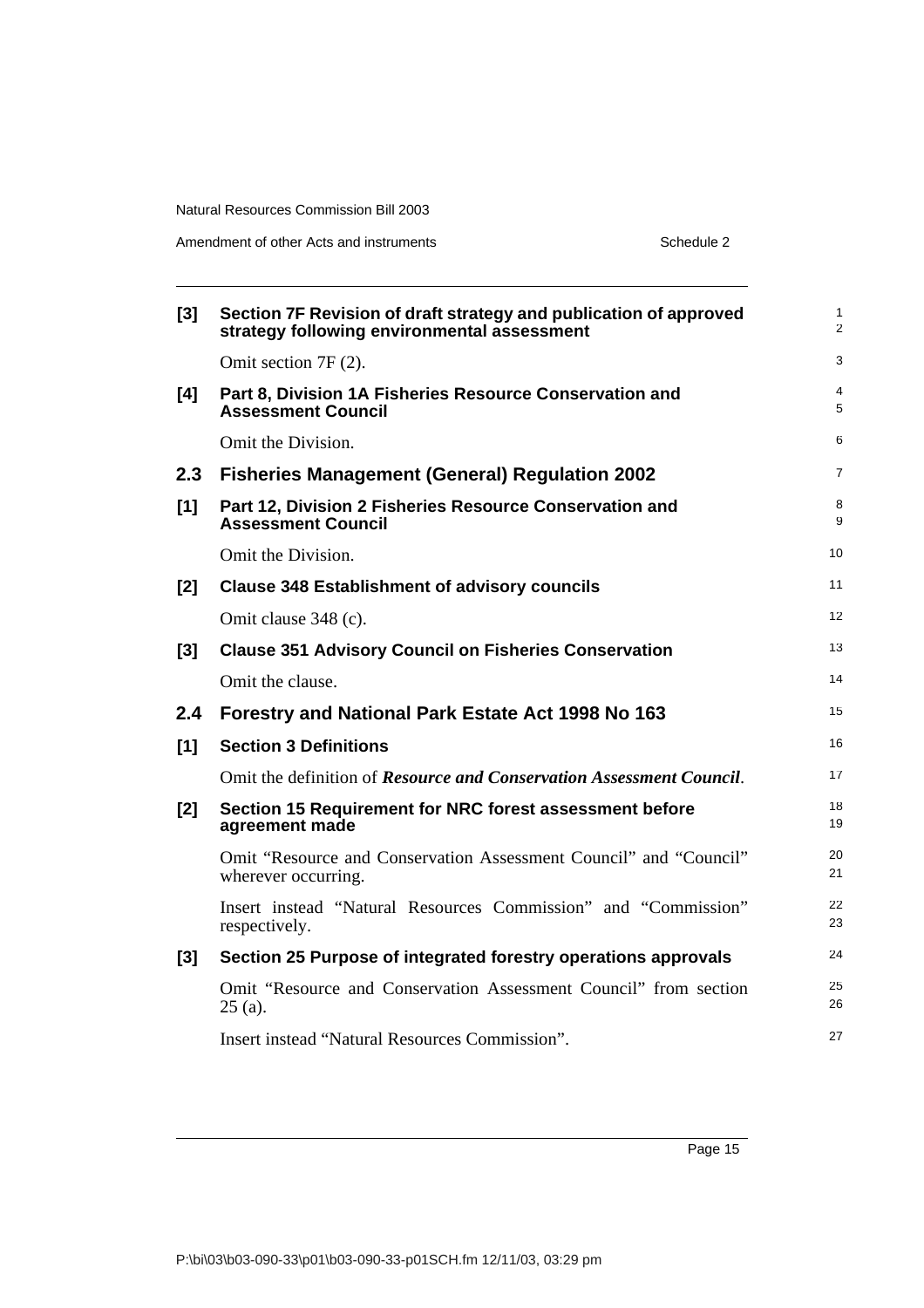| $2.5^{\circ}$ | <b>Freedom of Information Regulation 2000</b>                                   | 1              |
|---------------|---------------------------------------------------------------------------------|----------------|
|               | <b>Schedule 3 Public authorities</b>                                            | $\overline{2}$ |
|               | Omit the matter relating to the following from Part 3:                          | 3              |
|               | <b>Healthy Rivers Commission</b>                                                | 4              |
|               | <b>NSW Coastal Council</b>                                                      | 5              |
| 2.6           | <b>Public Finance and Audit Act 1983 No 152</b>                                 | 6              |
|               | <b>Schedule 2 Statutory bodies</b>                                              | 7              |
|               | Omit "Coastal Council of New South Wales".                                      | 8              |
|               | Insert instead in alphabetical order "Natural Resources Commission".            | 9              |
| 2.7           | <b>Public Finance and Audit Regulation 2000</b>                                 | 10             |
|               | Clause 17 Definitions of "authority" and "officer of an authority"              | 11             |
|               | Omit "Coastal Council of New South Wales" from the Table to clause<br>$17(4)$ . | 12<br>13       |
| 2.8           | <b>State Environmental Planning Policy No 71–Coastal</b><br><b>Protection</b>   | 14<br>15       |
| [1]           | <b>Clause 3 Definitions</b>                                                     | 16             |
|               | Omit the definition of <i>Coastal Council</i> from clause 3 (1).                | 17             |
| [2]           | Clauses 18 (1) (e), 21 (2) and 22 (1) (b)                                       | 18             |
|               | Omit "Coastal Council" wherever occurring.                                      | 19             |
|               | Insert instead "Natural Resources Commission".                                  | 20             |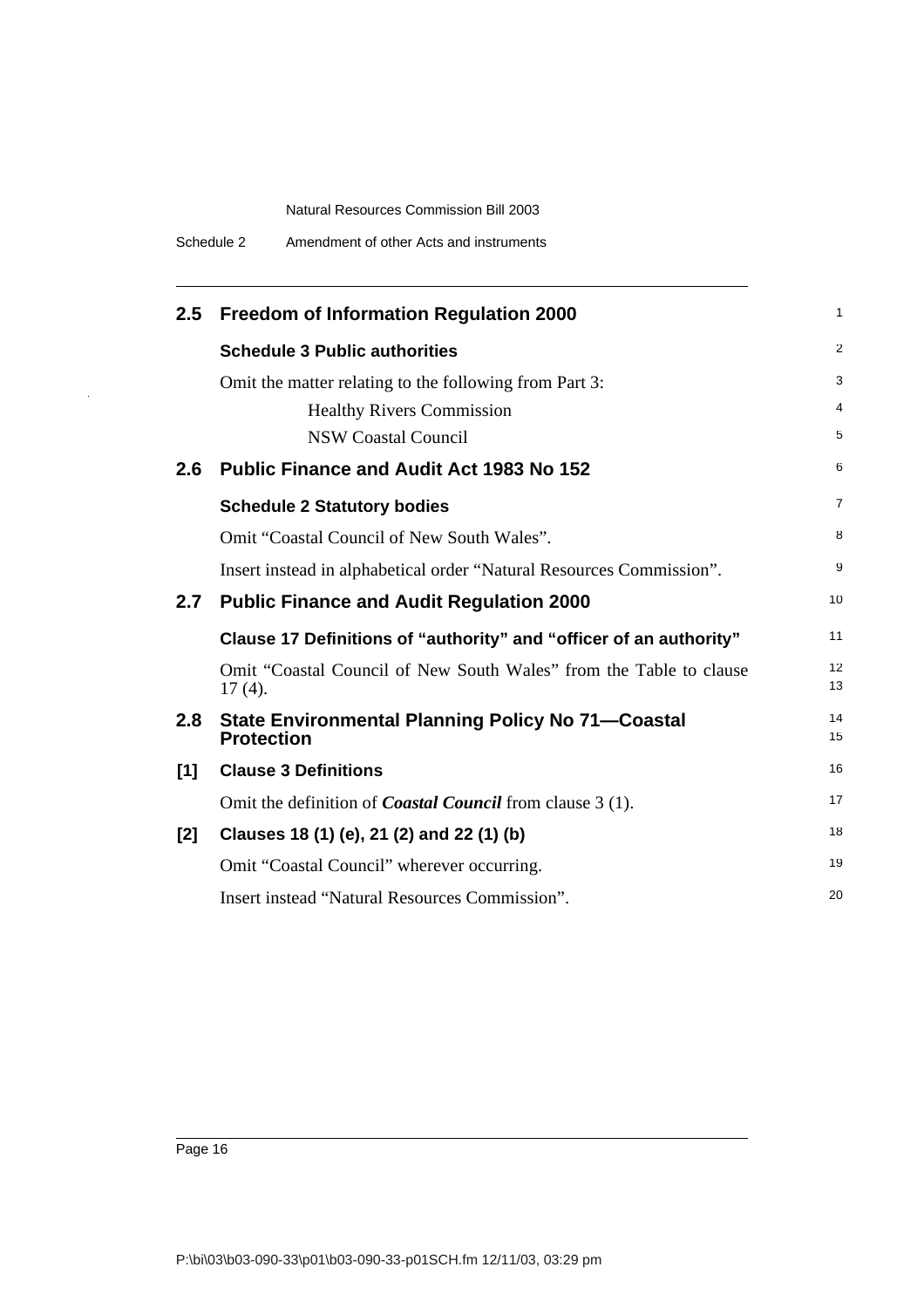$\ddot{\phantom{1}}$ 

Amendment of other Acts and instruments Schedule 2

| 2.9   | <b>Statutory and Other Offices Remuneration Act 1975 (1976</b><br><b>No 4)</b>                                      | 1<br>$\overline{2}$ |
|-------|---------------------------------------------------------------------------------------------------------------------|---------------------|
|       | <b>Schedule 2 Public offices</b>                                                                                    | 3                   |
|       | Insert at the end of Part 1 of the Schedule:                                                                        | 4                   |
|       | Commissioner for the Natural Resources Commission (being)<br>a full-time office holder)                             | 5<br>6              |
|       | Commissioner for<br>Assistant<br>the<br><b>Natural</b><br>Resources<br>Commission (being a full-time office holder) | $\overline{7}$<br>8 |
|       | 2.10 Water Management Act 2000 No 92                                                                                | 9                   |
| [1]   | <b>Chapter 8, Part 1 Water Advisory Council</b>                                                                     | 10                  |
|       | Omit the Part.                                                                                                      | 11                  |
| $[2]$ | Section 397 Exclusion of personal liability                                                                         | 12                  |
|       | Omit section 397 (2) (b).                                                                                           | 13                  |
| [3]   | Schedule 6, heading                                                                                                 | 14                  |
|       | Omit "Water Advisory Council and management committees".                                                            | 15                  |
|       | Insert instead "Management committees".                                                                             | 16                  |
| [4]   | <b>Schedule 6</b>                                                                                                   | 17                  |
|       | Omit "Sections 13 and 369". Insert instead "Section 13".                                                            | 18                  |
| [5]   | Schedule 6, clauses 1, 4–6, 7 (1) and (7) and 8–14                                                                  | 19                  |
|       | Omit "the Water Advisory Council and" and "the Water Advisory Council<br>or" wherever occurring.                    | 20<br>21            |
| [6]   | Schedule 6, clause 3 (a)                                                                                            | 22                  |
|       | Omit the paragraph.                                                                                                 | 23                  |
| $[7]$ | Schedule 6, clauses 5 (1) (b) and 7                                                                                 | 24                  |
|       | Omit "the Council or" wherever occurring. Insert instead "the".                                                     | 25                  |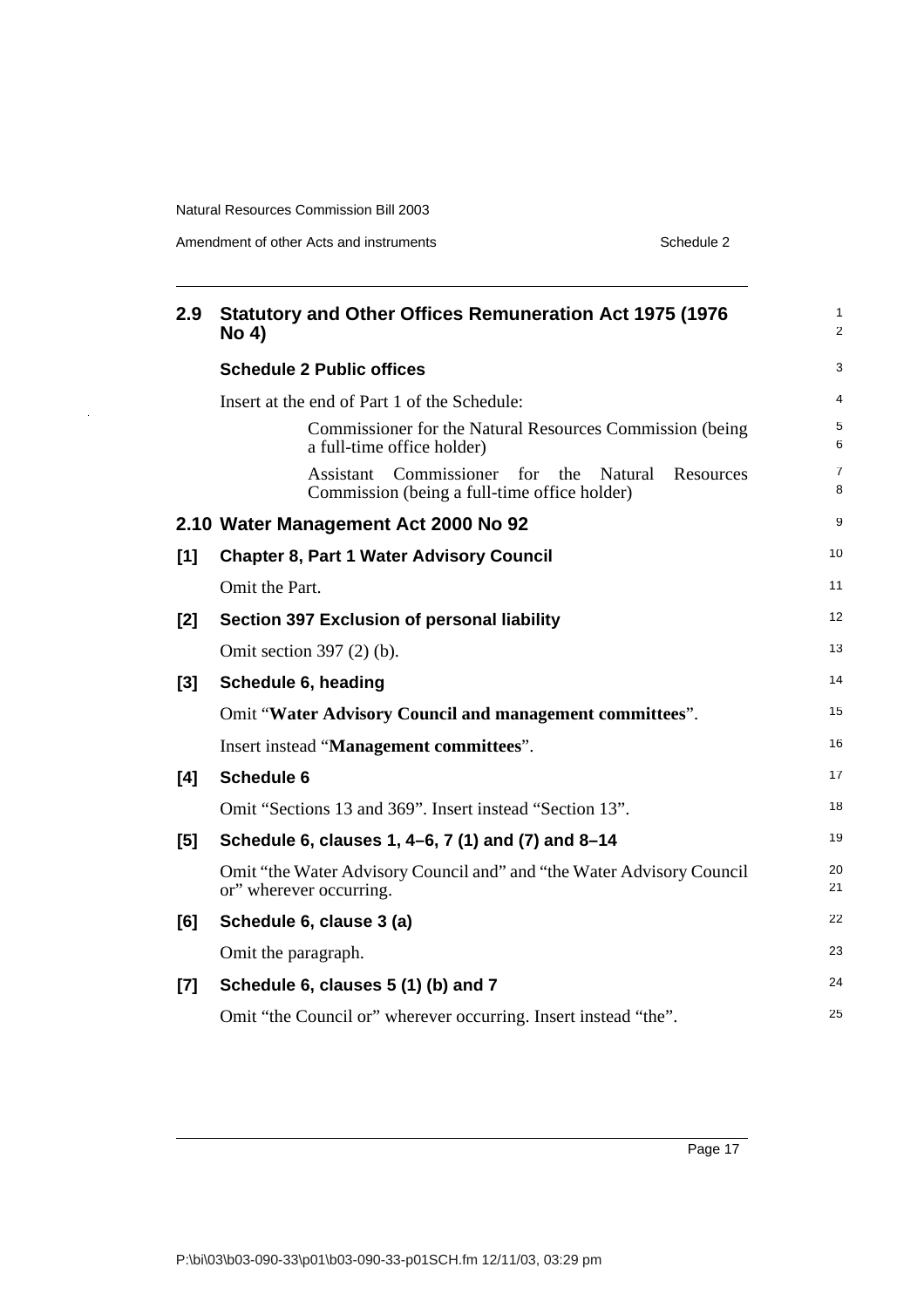| [8] | Schedule 6, clause 7 (3), (4) and (6)                |                |
|-----|------------------------------------------------------|----------------|
|     | Omit "Water Advisory Council or" wherever occurring. | $\mathcal{P}$  |
| [9] | <b>Dictionary</b>                                    | 3              |
|     | Omit the definition of Water Advisory Council.       | $\overline{4}$ |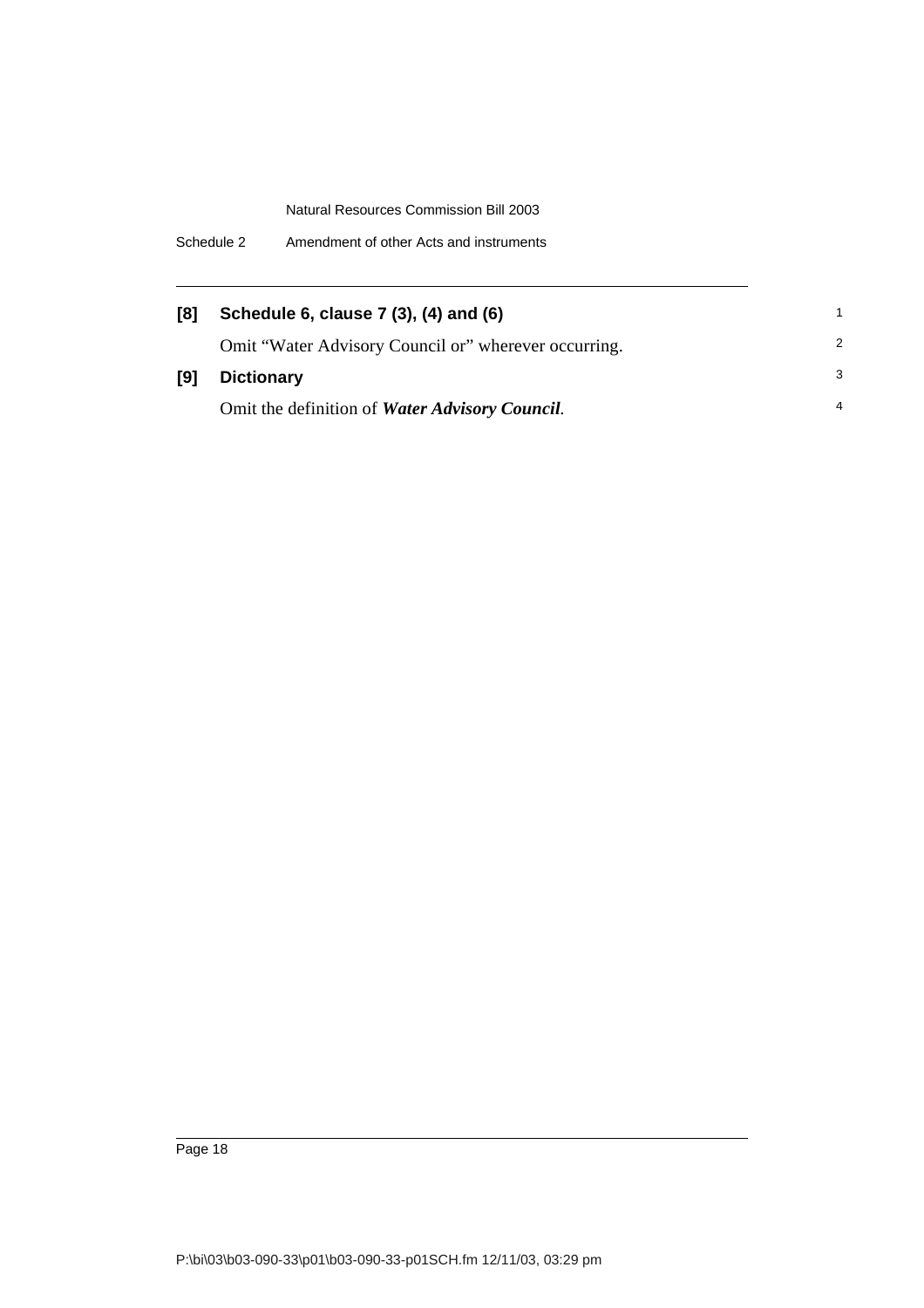Savings, transitional and other provisions Schedule 3

<span id="page-24-0"></span>

|              | Schedule 3 Savings, transitional and other provisions<br>(Section 23)                                                                                                                        | $\mathbf{1}$<br>2        |
|--------------|----------------------------------------------------------------------------------------------------------------------------------------------------------------------------------------------|--------------------------|
| Part 1       | <b>General</b>                                                                                                                                                                               | 3                        |
| 1            | <b>Regulations</b>                                                                                                                                                                           | 4                        |
| (1)          | The regulations may contain provisions of a savings or transitional<br>nature consequent on the enactment of the following Acts:<br>this Act                                                 | 5<br>6<br>$\overline{7}$ |
| (2)          | Any such provision may, if the regulations so provide, take effect<br>from the date of assent to the Act concerned or a later date.                                                          | 8<br>9                   |
| (3)          | To the extent to which any such provision takes effect from a date<br>that is earlier than the date of its publication in the Gazette, the<br>provision does not operate so as:              | 10<br>11<br>12           |
|              | to affect, in a manner prejudicial to any person (other than the<br>(a)<br>State or an authority of the State), the rights of that person<br>existing before the date of its publication, or | 13<br>14<br>15           |
|              | to impose liabilities on any person (other than the State or an<br>(b)<br>authority of the State) in respect of anything done or omitted<br>to be done before the date of its publication.   | 16<br>17<br>18           |
| Part 2       | Abolition of existing advisory bodies                                                                                                                                                        | 19                       |
| $\mathbf{2}$ | <b>Abolition of existing bodies</b>                                                                                                                                                          | 20                       |
| (1)          | The following bodies are abolished:                                                                                                                                                          | 21                       |
|              | Resource and Conservation Assessment Council (also called the<br><b>Resource Assessment and Advisory Council)</b>                                                                            | 22<br>23                 |
|              | <b>Healthy Rivers Commission</b>                                                                                                                                                             | 24                       |
|              | Coastal Council                                                                                                                                                                              | 25                       |
|              | <b>State Catchment Management Co-ordinating Committee</b>                                                                                                                                    | 26                       |
|              | <b>Native Vegetation Advisory Council</b>                                                                                                                                                    | 27                       |
|              | Water Advisory Council                                                                                                                                                                       | 28                       |
|              | <b>State Wetland Advisory Committee</b>                                                                                                                                                      | 29                       |
|              | <b>State Weir Review Committee</b>                                                                                                                                                           | 30                       |
|              | <b>Advisory Council on Fisheries Conservation</b>                                                                                                                                            | 31                       |
|              | Fisheries Resource Conservation and Assessment Council                                                                                                                                       | 32                       |